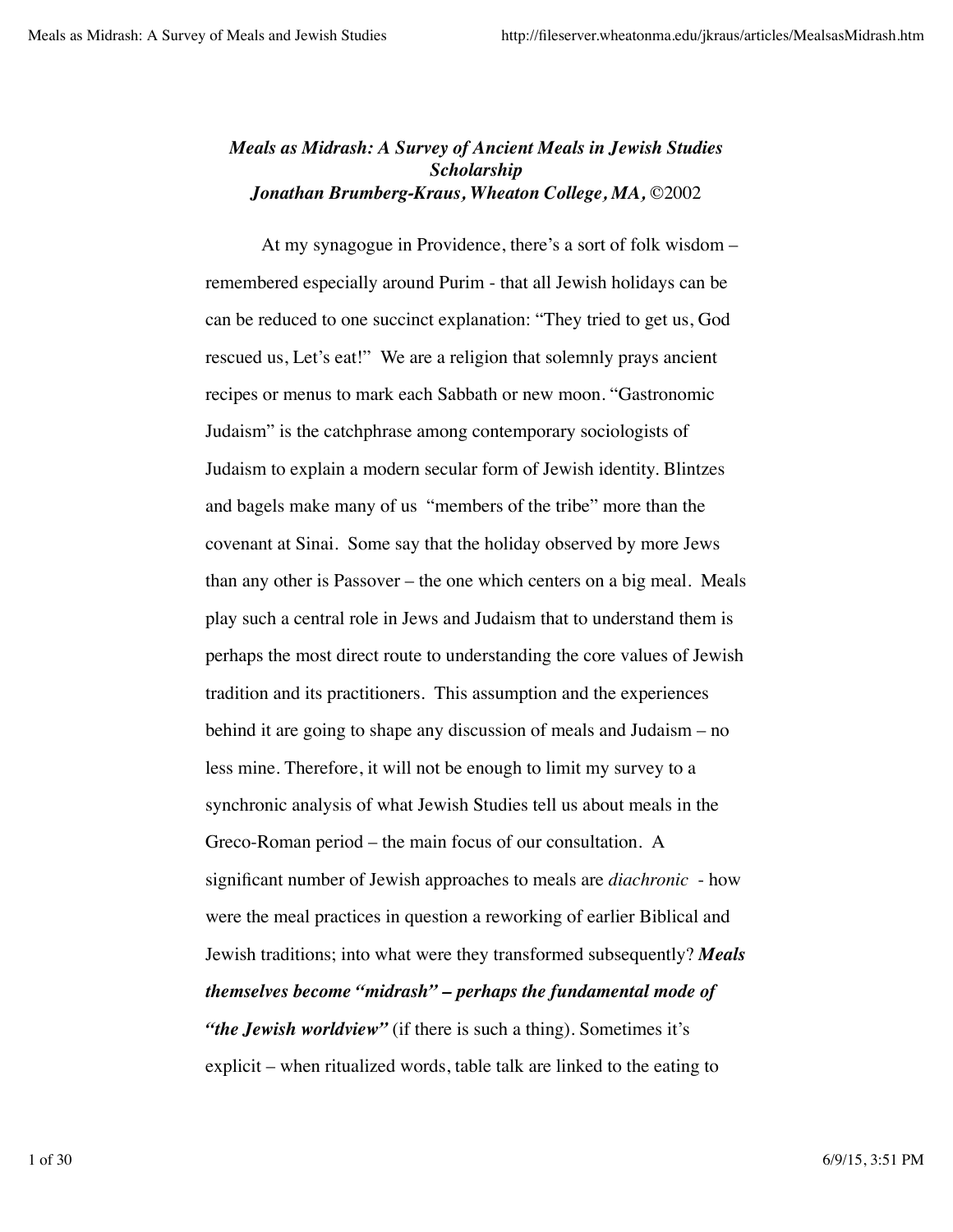make a point – table blessings, the Haggadah narrative at the Passover seder, any "words of Torah spoken over the table." And sometimes it's implicit, subconscious. Is there some deeply engrained archetypal Jewish mechanism for making distinctions – *havdalot*? How do we know mayonnaise on white bread is "*treyf*", but eating Chinese pork and shrimp on Christmas Eve is "*kosher*"? It's Leviticus secularized, a priestly sensibility transposed to a new, post-Enlightenment mentality – a modern secular way to mark one's Jewish identity – even though you'll never find *these "*dietary laws" written in the Torah! (But maybe in a Lenny Bruce comedy routine.) And it's not only a modern phenomenon. 16th century Marranos preferred to cook with oil over butter; 12th century Jewish boys in medieval Ashkenaz (Germany) ate the sweet words of Torah baked into little cakes while their Christian neighbors ingested the blood and body of Christ in their churches. In place of the long destroyed Temple altar, every Jewish table became a substitute *mikdash me'at* - a "little Temple" - a microcosm of Jewish experience. Jews intuitively seem to gravitate to meals as ritual strategies to link themselves to *and* to differentiate themselves from past history, present neighbors, and future hopes or fears. Every Jewish meal, or at least any self-consciously Jewish meal – however broadly one defines "Jewish" – is, in a sense, **a feast of history -** what Chaim Raphael aptly called the Passover seder. It's always a statement about history, within history – on some subconscious level.

Therefore I will survey "Meals and Jewish Studies" so as to try to do justice both to my sense of the diachronic dimension of meals in Judaism and Jewish studies, and to the specific expectations of our group whose focus is after all on meals in the Greco-Roman period.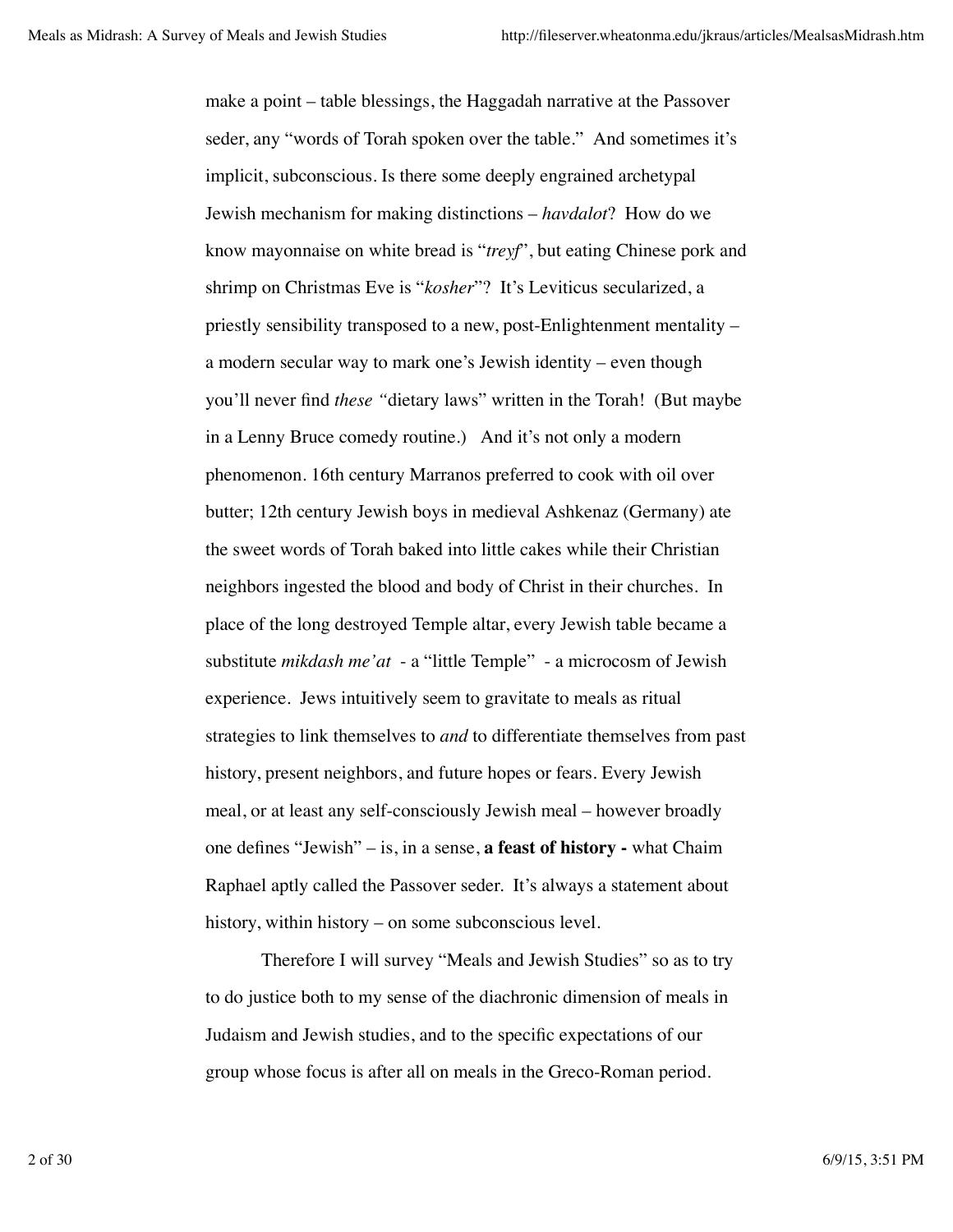I'll do this in two parts. As per my mandate, I first will enumerate what I think are the most influential ideas that the field of Jewish studies has contributed to the understanding of meals in the Greco-Roman period. I will at times refer the broader range of scholarship on meals in Jewish Studies, of which the Jewish meals in our period are but a part. It's particularly because this scholarship (even though it's technically beyond the purview of an SBL research project) has fruitfully informed my own scholarship on Jewish meals in the Greco-Roman period that I've run the risk of moving into areas that some of you might at first sight consider tangential. Then, I will conclude with directions for further investigation of Jewish, Christian and other Greco-Roman meals in the Hellenistic period suggested by the current research on "Meals and Jewish Studies." Consider it a sort of *afikomen* ("dessert") to a rather filling banquet of Jewish studies.

Jewish Studies have contributed certain key ideas to the understanding of meals in the Greco-Roman world. I'll state what I think are the most important ideas in the following eight theses:

- 1. The Pharisees were a table fellowship group
- 2. The Passover Seder was a symposium
- 3. Jewish meal rituals replaced the Biblical Temple sacrifices
- 4. Jewish meal rituals combine food and table talk
- 5. Distinguishing between fit and unfit foods is a crucial component of Jewish meals
- 6. Meals establish Jewish identity; they function to differentiate competing Jewish groups from one another and between Jews and Gentiles
- 7. Jewish meal practices tend to be less ascetic than Christian and other Greco-Roman philosophical groups.
- 8. There's a tension between vegetarianism and meat-eating in Jewish meals.

Most of these theses are generally accepted both within Jewish studies

and in the cognate fields of my colleagues on the panel of this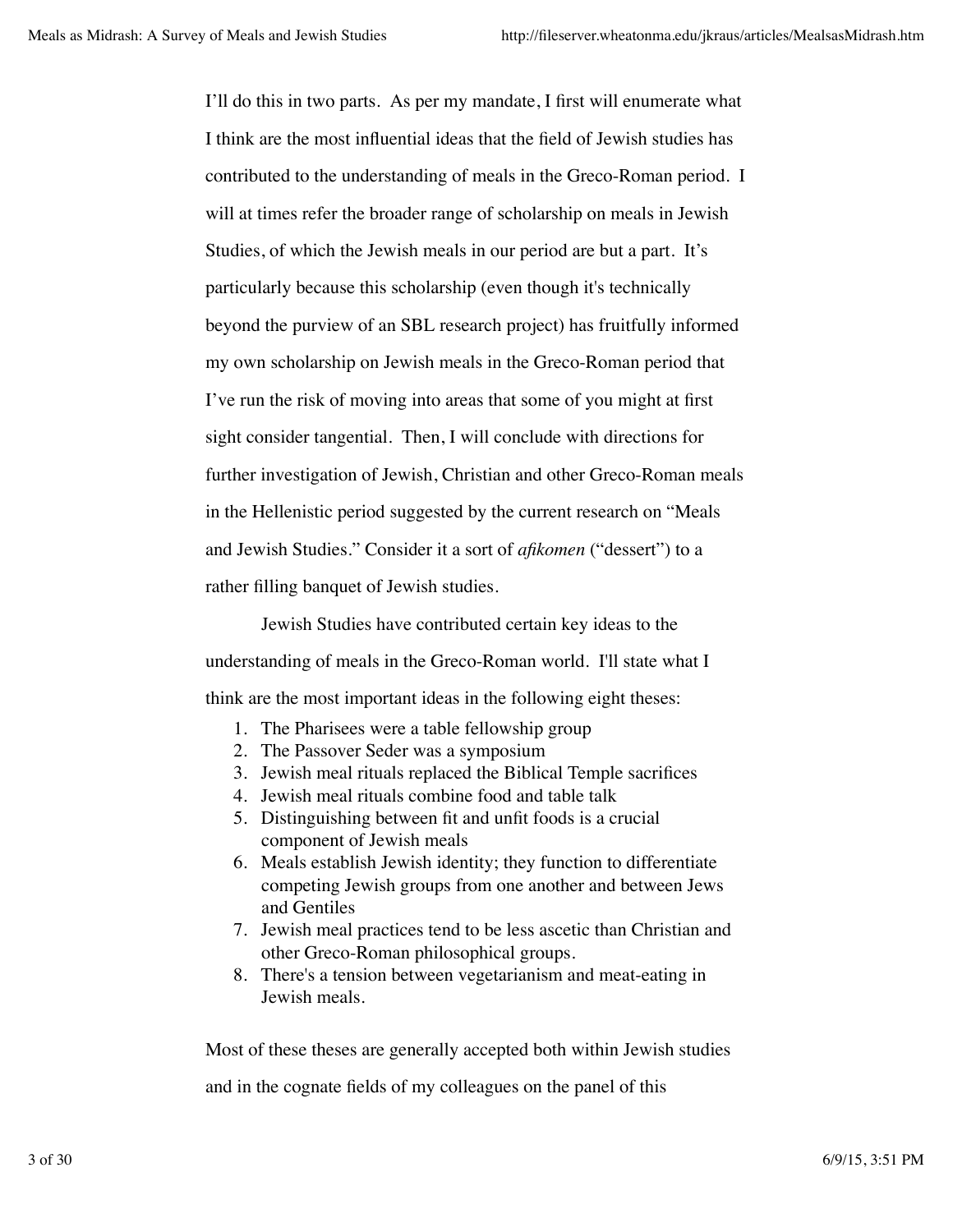consultation that depend on this research. Some, such as the first and second theses ("The Pharisees were a table fellowship group" and "the Passover Seder was a symposium"), are more controversial. But even so, these controversies are significant and recurring parts of the discussion of meals in Jewish studies. And two of these theses, that Jewish "meal rituals combine food and table talk" and that "there's a tension between vegetarianism and meat-eating in Jewish meals" are probably too new to the discussion to have generated either universal acclaim or controversy. Moreover, since I have written about both these "new" topics, and affirm the positions as stated above in the "controversial" theses, it is certainly fair to say that this list represents my idiosyncrasies and biases. Nevertheless, based on my observation of the field, including my recent participation in the 15th Annual Klutznick-Harris Symposium devoted to Food and Judaism in Omaha, NE, I think that I am not reading too much into the scholarship. Indeed, I think my eight theses might provide some useful guideposts to navigate the rich and varied territory of meals in Jewish Studies. As their import may not be completely self-evident, especially the newer theses, let me briefly go through them.

### **The Pharisees were a table fellowship group**

The impact of Jacob Neusner's thesis in *From Politics to Piety: The Emergence of Pharisaic Judaism* that the Pharisees were a table fellowship group has been profound and widespread in New Testament and Jewish studies.[1] Baruch Bokser, whose book on *The Origins of the Passover Seder* has in its own right contributed much to the discussion of meals in Jewish studies, assumes Neusner's position on the Pharisees and thus nicely summarizes it as follows: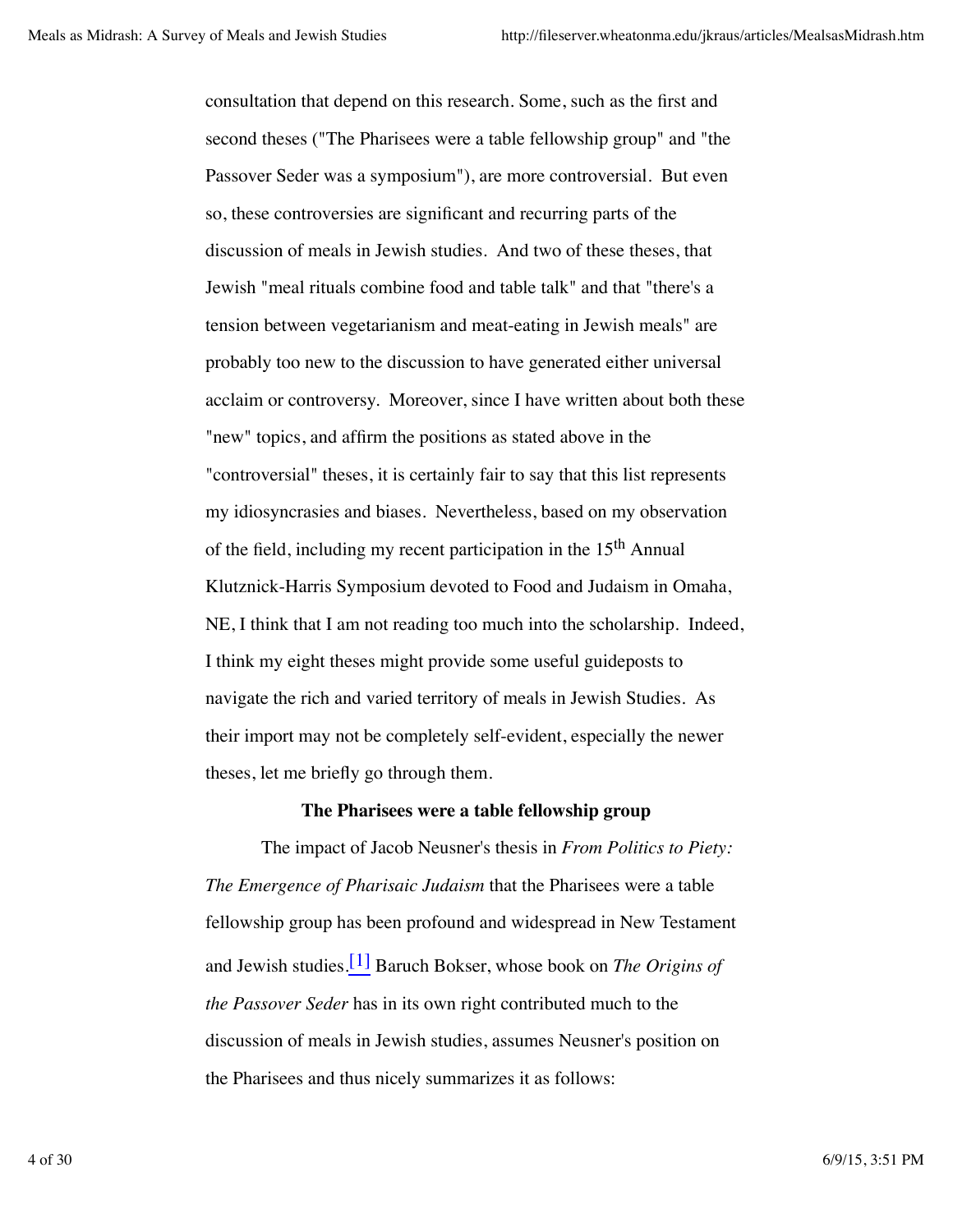…The activities of the Pharisees apparently were centered on a table fellowship. Meals enabled them to express their piety and belief that God's presence was not limited to the temple, but could be experienced in one's home. Therefore, the Pharisees taught that people should prepare and eat a regular meal as priests prepare and eat consecrated food.<sup>[2]</sup>

In my own view their procedures for acquiring food and maintaining households or other spaces fit for such gatherings were strategies to influence non-Pharisees to "convert" to Pharisaism.  $\boxed{3}$  Also following Neusner, New Testament scholar Gerd Theissen argues that these practices were a programmatic "intensification of Jewish norms," which distinguished the Pharisees from other Jewish renewal movements in first century Palestine.<sup>[4]</sup> Similarly, Marcus Borg says that the earliest Christian traditions about Jesus and his followers understood the Pharisees as a "holiness movement" *actively competing against* the "mercy movement" of Jesus. $\frac{5}{7}$  The Pharisees' characteristic behavior of eating tithed, ordinary food in a state of ritual purity had special, symbolic importance in the competition for followers among various Jewish renewal movements of the first century.<sup>[6]</sup> Neusner's discussion of the Pharisees as a table fellowship group is complemented by the earlier studies of rabbinic traditions about *haverim*, *ne'emanim,* and their antithesis, the *ammei ha-aretz*. [7] The *havurot*, whom many scholars identify with the Pharisees, distinguished their full members "*haverim*" from initiates or novices "*ne'emanim*" and from non-members "*ammei ha-aretz*" on the basis of the food-tithing and purity rules for eating that they did or did not take on themselves.<sup>[8]</sup> The *havurot* probably introduced the "Blessing of Invitation" (*birkat ha-zimmun*),  $\left[\frac{9}{9}\right]$  a call-response prayer formula introducing the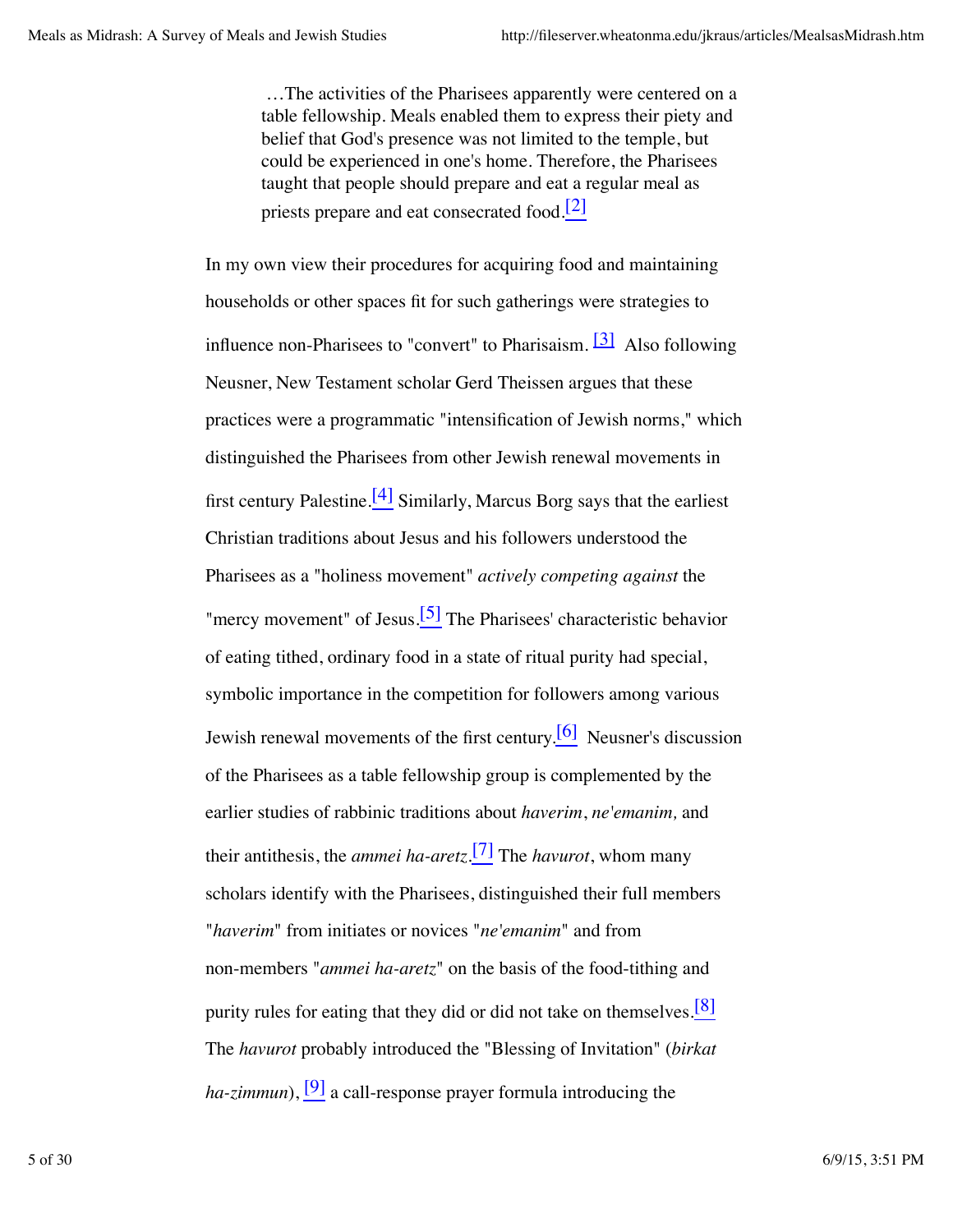recitation of a grace after the meal, and were probably the groups from which the rabbinic Passover seder itself emerged.<sup>[10]</sup> Many scholars identify these rabbinic *haverim* and *ne'emanim* with the Pharisees of the New Testament, and the "tax collectors and sinners" with the *ammei ha-aretz*, though some demur.[11] Finally, the *havurot* of the second temple period, whether Pharisaic, Essene, or groups like Philo's Therapeutae, with their communal lists of rules and their communal meals were analogous to other Greco-Roman voluntary associations (funereal clubs, professional guilds, religious associations, etc.); they were basically Jewish versions of these Hellenistic private clubs in which members typically assembled for communal meals.  $\lfloor 12 \rfloor$ It is significant that the rabbinic Judaism of the Mishnah and Talmud look back to the Pharisees, that is, a table fellowship group, as the founders of their new religious program. For even though Torah study rather than eating becomes the central focus of rabbinic Judaism, the Pharisees' legacy is quite apparent in the continued emphasis on meals as the ritual *means* to realize their ideals, i.e., in institutions like table blessings, the Passover seder, *derekh eretz* rules for meal etiquette, not to mention *kashrut*. Thus, it is still wherever "three have *eaten at one table* and have spoken over it words of the Torah, it is as if they had eaten from the table of God." (M.Avot 3:3)

#### **The Passover Seder was a symposium**

A second major contribution of Jewish Studies to meals in the Greco-Roman world is idea that the Passover seder was a Greco-Roman symposium. This thesis has opened two especially fruitful lines of inquiry, namely, about the relationship between Jewish and Hellenistic culture, and the relationship between actual meal practices and literary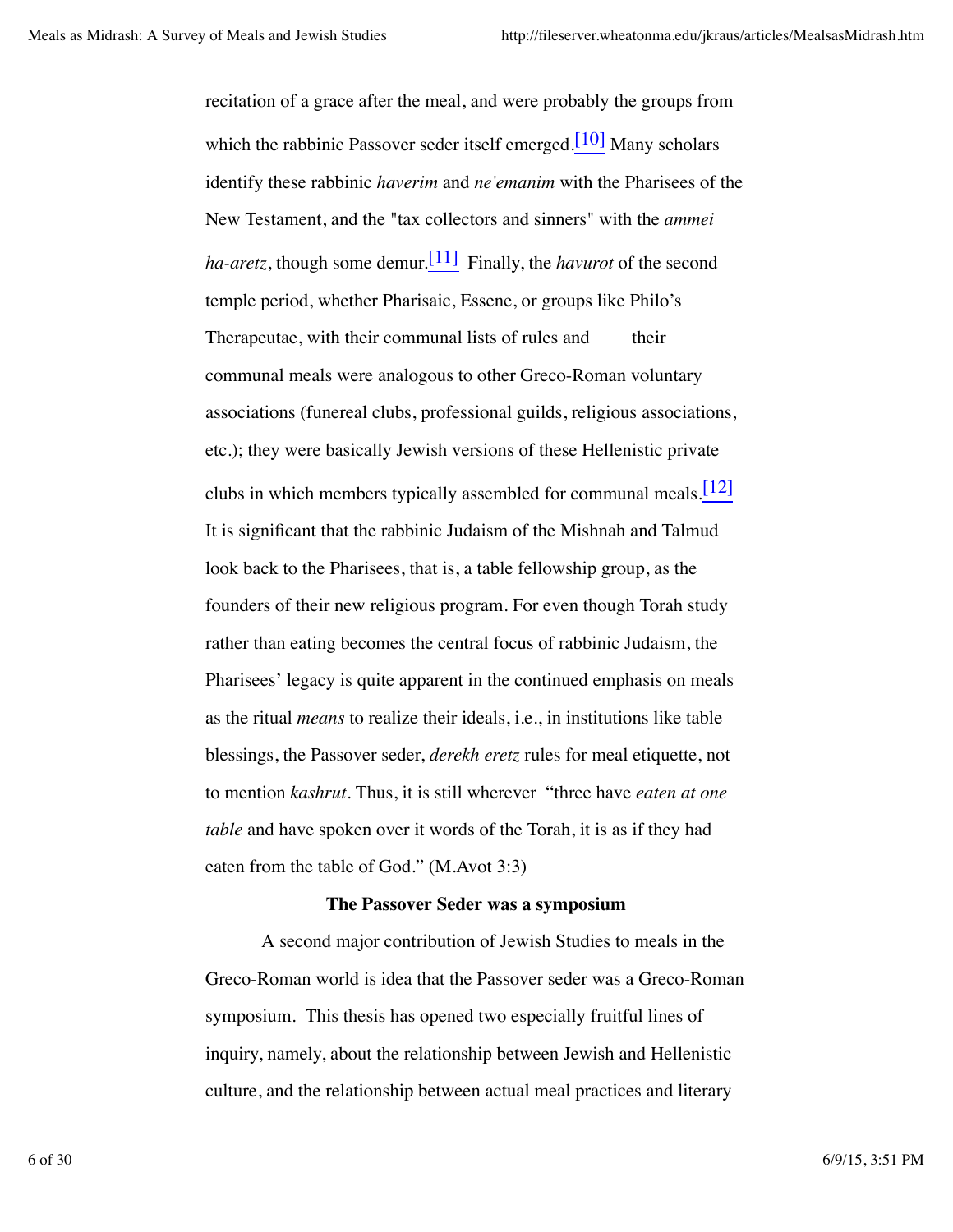texts about them. Siegfried Stein's seminal article "The Influence of Symposium Literature on the Literary form of the *Pesah* Haggadah," though originally published in the *Journal of Jewish Studies* in  $1966$ ,  $[13]$  became widely known in Jewish studies circles through its inclusion in Henry Fischel's anthology *Essays In Greco-Roman And Related Talmudic Literature*, a collection of essays specifically intended to break down the excessive dichotomization of "Judaism vs.

Hellenism" characteristic of much previous Jewish scholarship. $\frac{114}{14}$ Stein noted that many of the features of the Passover seder, such as "the four questions," the emphasis on reclining, the convention of talking about the food on the table or other topics related to the meal practices, games and word play, a hymn at the end (Hallel) etc. had many parallels in Greco-Roman symposium literature. However, the two most important subsequent book length treatments of the Passover seder, Bokser's *Origins of the Seder* and Joseph Tabory's *Pesah Dorot* (*"The Passover Ritual Through the Generations"*) come down on different sides of Stein's thesis.<sup>[15]</sup> Bokser says the Passover Seder is not a symposium; Tabory says it is, as do  $I.\overline{16}$  The issue really at stake in this controversy is an old one: was Judaism influenced by "Hellenism?" Thus, though Bokser concedes that participation in wider Hellenistic culture was a factor "shaping [the] Passover seder and the formation of early rabbinic Judaism in general," he cannot accept Stein's argument that "symposium literature 'gave the *impetus*' "to the form of the Passover seder as it stands before us." $[17]$  Rather, the internal Jewish historical crisis of the loss of the Temple in Jerusalem shaped the form of the rabbinic seder.  $\frac{[18]}{[18]}$  Bokser, in an approach typical of much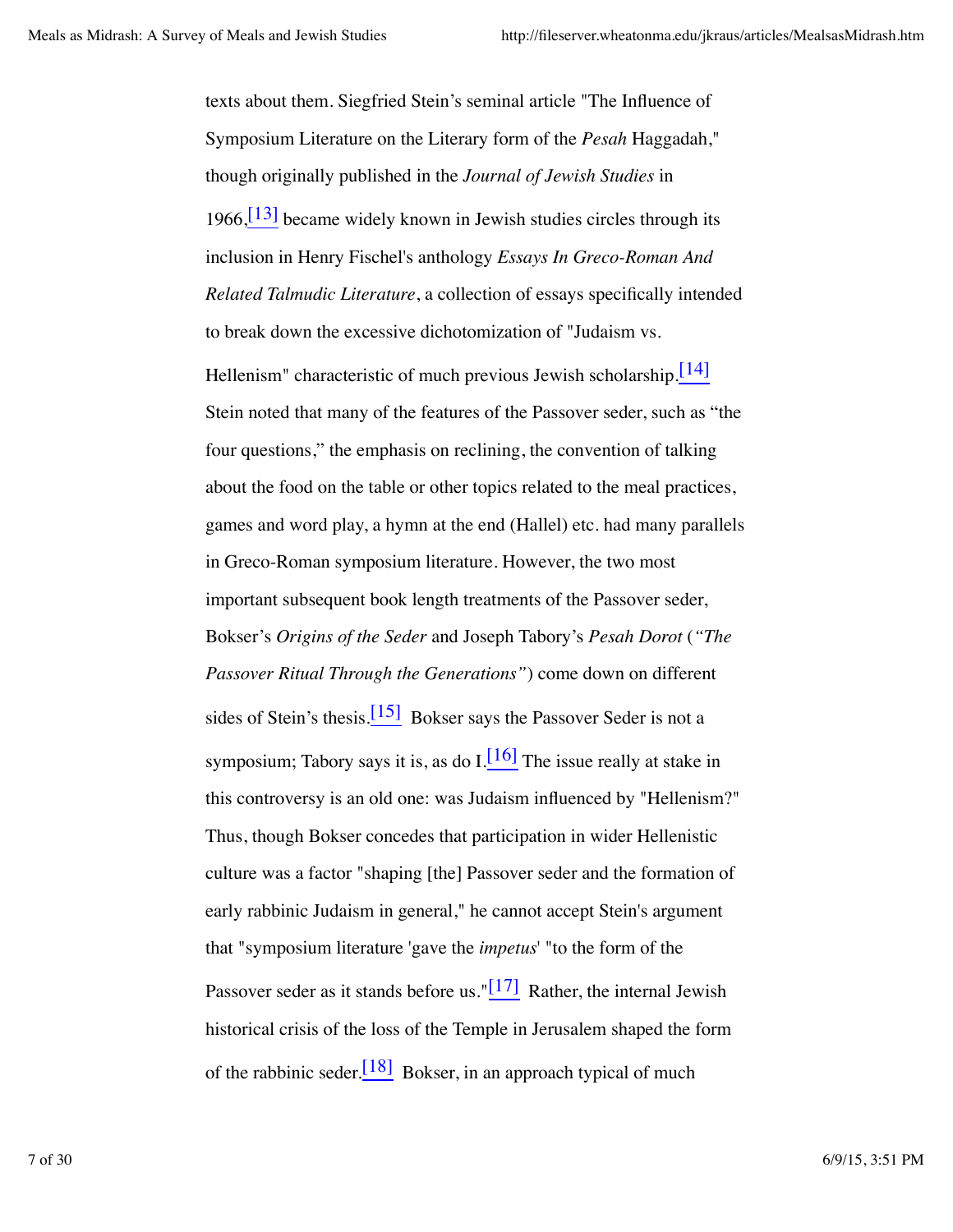modern Jewish critical scholarship, insists on the decisive impact of internal, autonomous Jewish factors on Jewish religious texts rather than on external Hellenistic cultural influences. However, I see no reason why symposium conventions and the loss of the Temple in 70 C.E. could not both be decisive factors shaping the form of the early rabbinic *seder*. [19] In any case, I think that the thesis that the Passover *seder* is a symposium has done much to advance more sophisticated understandings of the profound interaction between Biblical/Jewish and Greco-Roman cultural conventions for meals. In addition the thesis has led to a deeper exploration of the relationship between meal rituals and texts about or otherwise related to them, especially in my own work.[20] Some studies of the Passover *seder* as a symposium seem to confuse the symposium as a performed ritual with symposium texts that are literary representations of meals.<sup>[21]</sup> Thus, they miss the important point that the literary representation of Jewish meals according to symposium literary conventions are themselves significant interpretations and transformations of experienced rituals into conceptual ideals. The Passover *seder* in Chapter 10 of *M. Pesahim* is a literary idealization of Jewish meal practices according to early rabbinic values, just as the wide variety of Socratic, encyclopedic, and satirical literary symposia, as well as sympotic lists of meal rules, and stylized meal scenes imbedded in fictional narratives are idealizations of other extra-textual Greco-Roman meal practices, according to the particular ideological values of their authors.<sup>[22]</sup> The literary representation of symposia according to the conventions of the genres turns "actual" meal settings and practices into objects of intellectual reflection, to be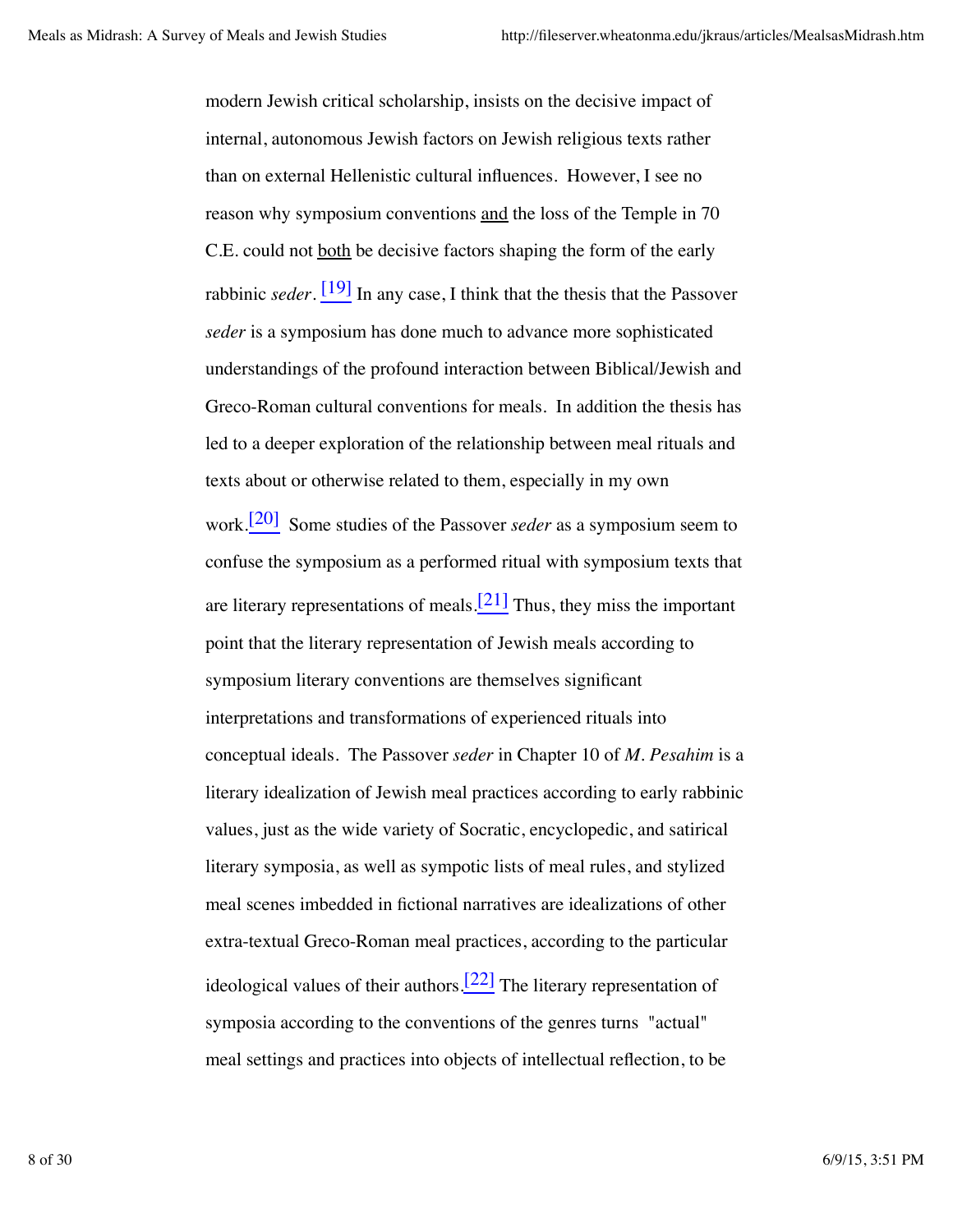contrasted with one another, to be preferred or rejected, or simply to demonstrate that proponents of the various schools represented at banquets do or do not practice what they preach.<sup>[23]</sup> Tabory and I offer broad sketches of the historical development of the literary genres of symposia in order to situate the Passover seder within them. Tabory does this to suggest that development of the Passover Haggadah from a midrash on Deut. 26:5-8: "My father was a wandering Aramean…" to the lengthy rite in *m. Pesahim* 10 prescribing the explanation of the foods at the table, parallels the literary development of Greco-Roman symposia. Tabory says Greco-Roman symposia developed from a first stage of Socratic symposia that focus on the dramatic intellectual dialogues between the meal participants, to second and third stages of symposia that describe the food (i.e., stage 2: Plutarch's "Convivial Questions" and the Roman satirical symposia; stage 3: the encyclopedic symposium of Athenaeus' *Deipnosophistae*).[24] Remarkably, though, Tabory claims that only with Athenaeus (stage 3) had "the sympotic literature…developed into a *literary genre rather than descriptions of actual symposia*." In contrast, I treat *all* the examples of symposium literature as different *literary* genres and sub-genres, in order to identify the Passover seder in *m. Pesahim* 10 as a specific sub-genre of symposium literature. It is a "list of meal rules" loosely imbedded in rabbinic "dialogues," analogous at least in form to the list of banquet rules imbedded in Lucian's comic dialogue *Saturnalia*. [25] Moreover, I stress that the Passover seder form represents a conscious and intentional choice of one symposium literary form over other available ones, because it was the right medium for the ideological message the rabbis wanted to convey - instead of it being the inevitable result of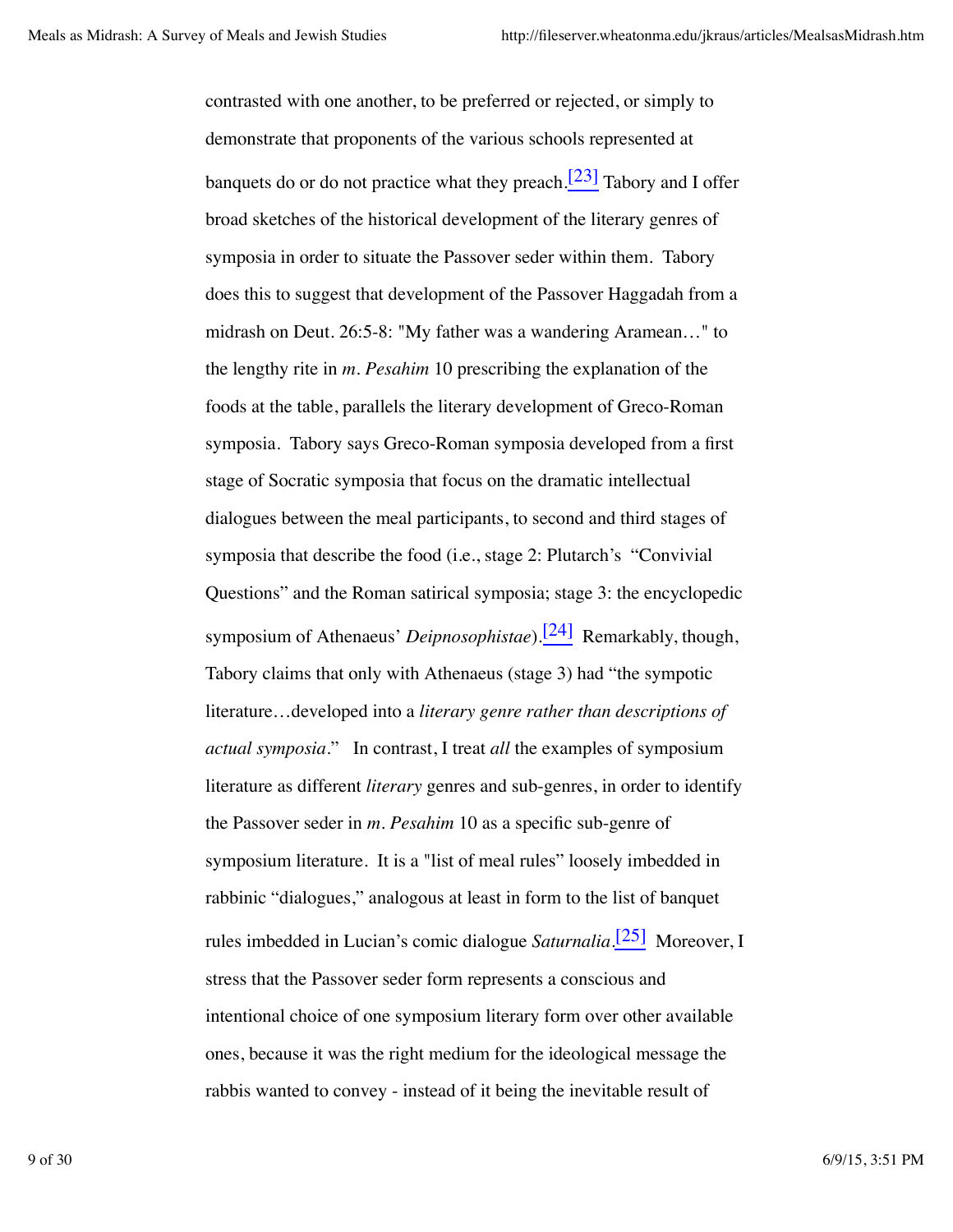symposium literature's linear historical development, as Tabory seems to imply. My bottom line: the sympotic features and form of the Passover seder were not incidental accretions or unconscious developments. The symposium literary tradition provided the composers of Mishnah Pesahim 10, as well as their ideological rivals, with a wide range of options from which to choose to idealize their characteristic communal meals. Their choices were intentional, and were recognized as such – if at the very least to distinguish their way as preferable to others. It's a symposium convention itself to assert or imply that "we conduct ourselves at the table in enlightened and decorous ways, while our rivals don't," or as m. Pesahim 10 puts it, "After the passover offering, one does not end with *afikomen*," [=*epikomion* – "after-dinner revelry] – that is, like everybody else besides us does! Bokser's, Tabory's, and my discussion of the Passover seder (as well as other Jewish studies scholars') also emphasize the points that Jewish meal rituals replace the Temple sacrifices, link eating and table-talk, and differentiate Jewish groups from one another and from non-Jews. However, because their significance for understanding Jewish meals goes far beyond the Passover seder, I will treat each of these points in their own right.

### **Jewish meal rituals replaced the Biblical Temple sacrifices**

The thesis that Jewish meal rituals replaced the Biblical Temple sacrifices is widely recognized and accepted, but nevertheless can still be further nuanced. Certainly, the important studies of Neusner on the Pharisees, and Bokser on the Passover seder stress this point. However, this thesis raises almost as many questions as it answers. First, how does one account for the fact that Jewish groups like the Pharisees,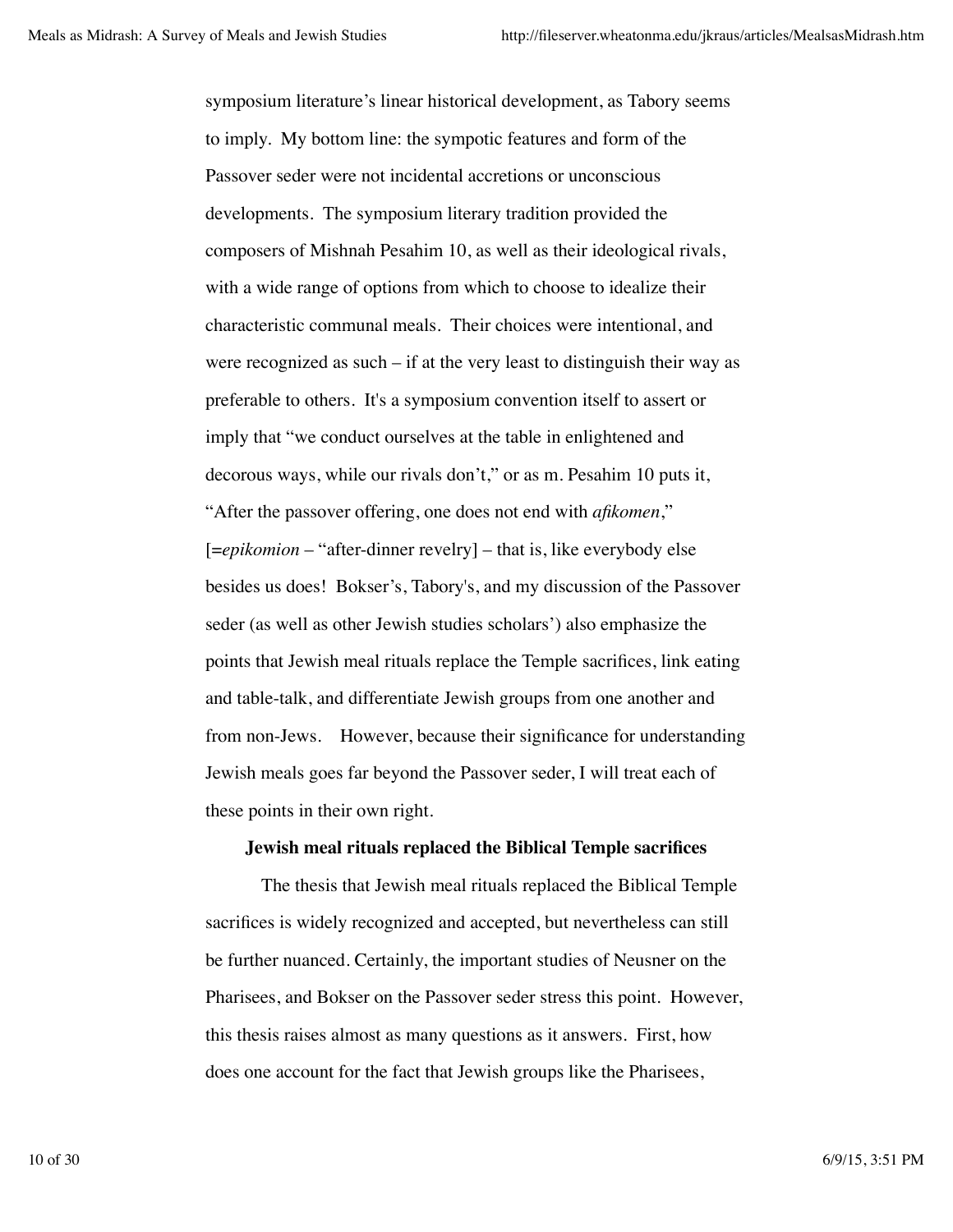Essenes, Jewish Christians, and Greek-speaking Egyptian Jews were conducting meals apparently as alternatives to the Temple sacrifices even before the destruction of the Temple in 70  $CE$ ?[ $^{26}$ ] Secondly, why are meals per se preferred as an alternative to the Temple sacrifices? After all, it is a commonplace in early rabbinic, Qumran, or early Christian literature that prayer replaces sacrifices, or study of the sacrifices replaces sacrifice, or Jesus is the new sacrifice! $\frac{[27]}{[27]}$  The study of rabbinic transformations of Biblical cultic language is particularly instructive in this regard.<sup>[28]</sup> For on the one hand we have statements like

> 'This is the *torah* of the burnt offering [*'olah*]*,* the grain offering [*minhah*], the sin offering [*hattat*], the guilt offering [*'asham*], etc.' Whoever engages in the study of the Torah portion on *'olah*] is as if he sacrificed an *'olah*] the portion on *minhah*, as if he s sacrificed a *minhah*, the portion on *hattat*, as if he sacrificed a *hattat*...[29]

from *B.Menahot* 110 or from the Passover seder in M.Pesahim 10: "Rabban Gamaliel said, 'Whoever did not say these three things on Passover did not fulfill his obligation: *pesah, matzah*, and *merorim,'*" suggesting that it is enough to *study* or *talk* about sacrificial foods. On the other hand, M.Avot 3:3 states that torah study at ordinary meals makes them like priestly sacrifices, and meals without torah talk are like sacrilege:

> R. Simeon said, 'Three who have eaten at one table and have not said words of Torah over it, it is as if they have eaten from sacrifices of the dead [*mi-zivhei metim*] ...But if three have eaten at one table and have spoken over it words of Torah, it as if they have eaten from the table of God, as it is written (Ezek. 41:22), 'And he told me: This is the table that stands before the Lord.'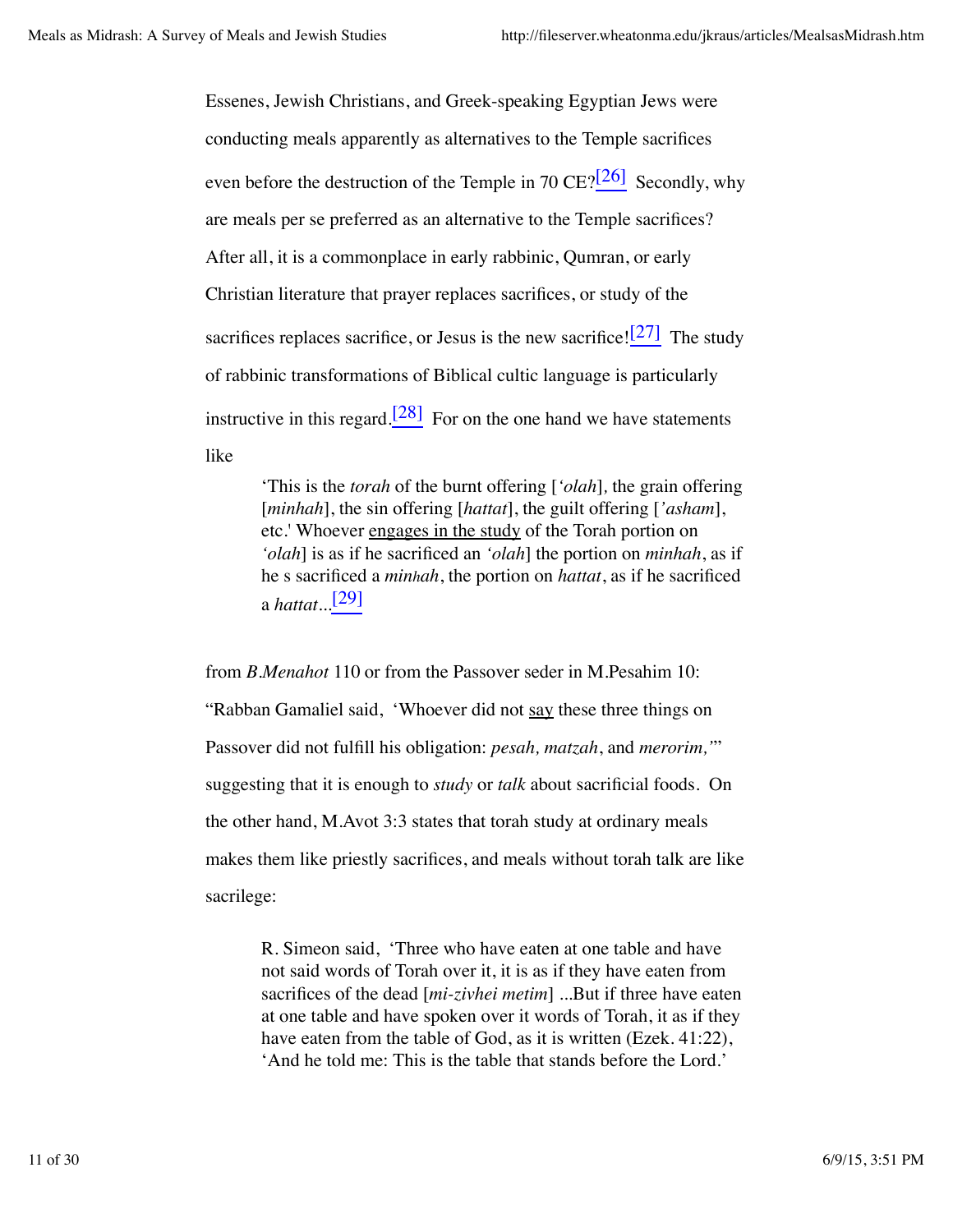Are the Pharisees or rabbis claiming that their meals, blessings, and

study of the sacrifices are *instead of the sacrifices*, or *are* like the

sacrifices? As I have stated elsewhere, whereas the Bible advocates the

*torot* of the priests and their sacrifices, not the master/disciple relationship…as the basis of Israelite cultural identity [, t]he rabbinic interpretations wrench these holiness and purity rules out the priestly sacrificial system, [and] cast…them almost entirely in the language and institutions of their own rabbinic concerns, namely the master/disciple relationship. The master/disciple relationship tends to supplant even family and kinship ties as the primary "affective relationship" in Judaism.<sup>[30]</sup> In the language of the cultural anthropology of honor and shame, the "acquired honor" of Torah learning has replaced the "ascribed honor" of family lineage as the primary criterion for leadership and social status in the rabbinic system.<sup>[31]</sup> In this context, the dietary rules are to foster distinctions between *talmidei hakhamim* and *'ammei ha-'aretz* rather than priests, Israelites and non-Israelites (familial, ethnic, hereditary statuses). *Sacred study replaces sacred eating, sacred teachers supplant priestly officiants at sacrifices*; by playing down the blood ties reinforced by sacrificial sharing of meat, the rabbis legitimate their new Torah learning based authority. Consequently, the written priestly *torot* of Leviticus require rabbinic Oral Torah for clarification, specification, and application, and it is enough to study the priestly *torot* rather than do them. $\sqrt{32}$ 

By playing down the actual eating of the food, and emphasizing substitute actions – the rabbis compare themselves to priests primarily to assert that they have replaced the priests. On the other hand, later medieval kabbalistic traditions revive the sacrificial language, and restore the theurgic priestly dimension to the meal rituals of rabbinic scholars so that their *eating* as well as their study has a theurgic worldregenerating function.<sup>[33]</sup> This historical development of the use of Biblical cultic language is especially apparent in changing interpretations of meat-eating in the verse "this is the torah of beast and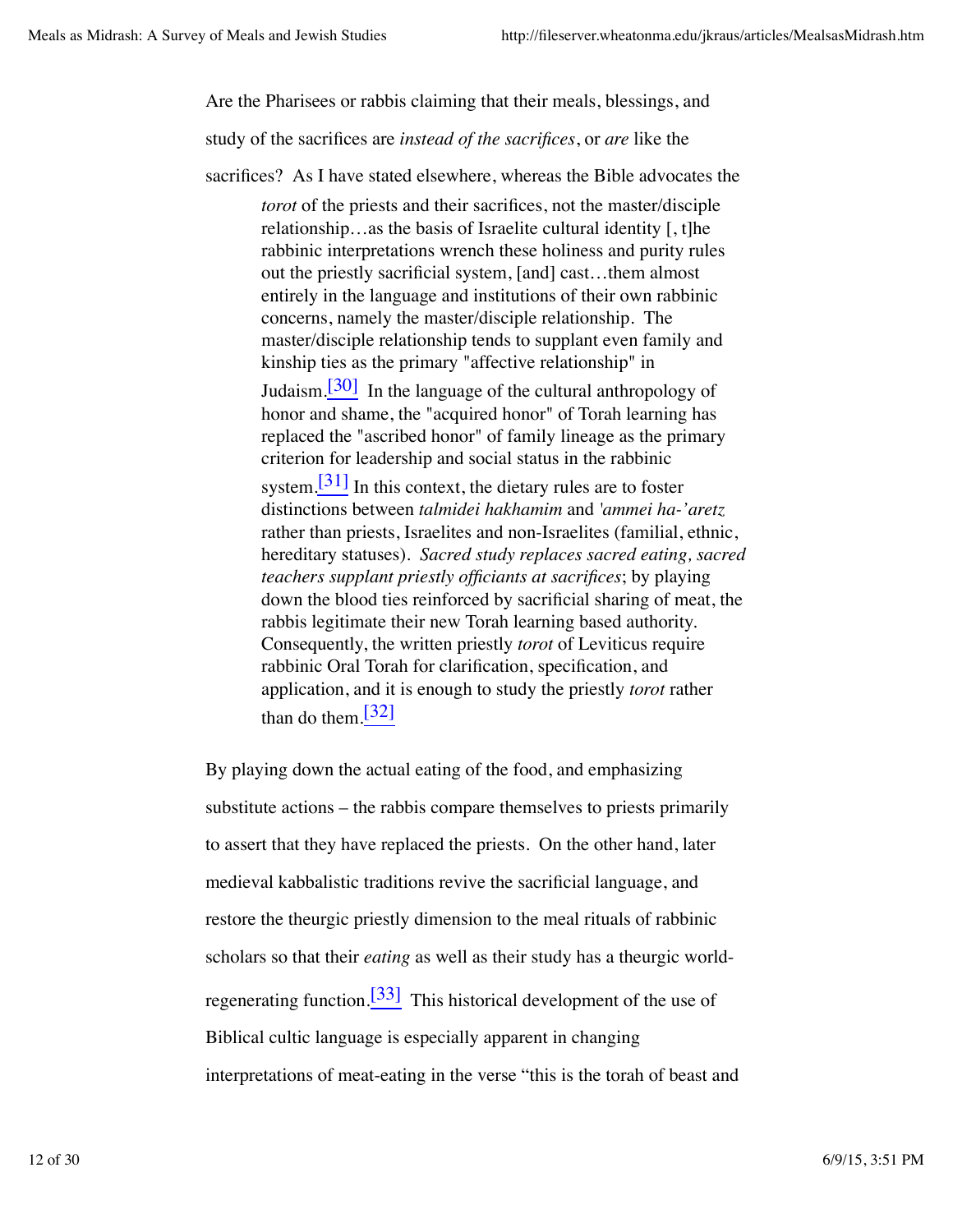fowl…" in its Biblical context, and in rabbinic and medieval kabbalistic literature.<sup>[34]</sup>

The dominant attitudes toward meat-eating at these key stages reflect the development of more basic patterns in the history of Jewish religion. The term "torah" had a dual meaning of teaching and practice. It was both the lore priests taught each other and other Israelites, and the sacrificial and purificatory rituals the priests, and the Israelites as a "kingdom of priests," were themselves to perform. Thus, "the torah of beast and fowl" in Lev 11:46 reflected the original dual connotation of Torah. It was both a <u>doctrine</u> (about animal meat fit or unfit to eat) that the priests were to teach the Israelites, and prescribed dietary rituals to be performed (on the one hand to differentiate Israelites from non-Israelites, priests from non-priests, on the other hand in order to maintain theurgically YHWH's presence among them). Later rabbinic tradition tended to separate these roles, stressing the value of teaching and studying priestly lore over its performance in sacrificial rites. The rabbinic sages kept the metaphor of priesthood to sacralize their status, but redefined its qualifications: learned expertise in rabbinic Oral and Written Torah rather than the hereditary birthright of the priesthood. In this view, meat-eating becomes a privilege denied to those who are ignorant of the Torah. Kabbalah however tended to recombine these roles, reviving the language of the sacrificial system to emphasize the equal value of study (of the "secrets of the Torah") and ritual performance.<sup>[35]</sup> Kabbalah couched its theory of transmigration of souls in the language of the sacrifices, so that meat-eating becomes an opportunity for the "enlightened ones" to unite their esoteric knowledge with actual ritual performance of eating in a single, cosmos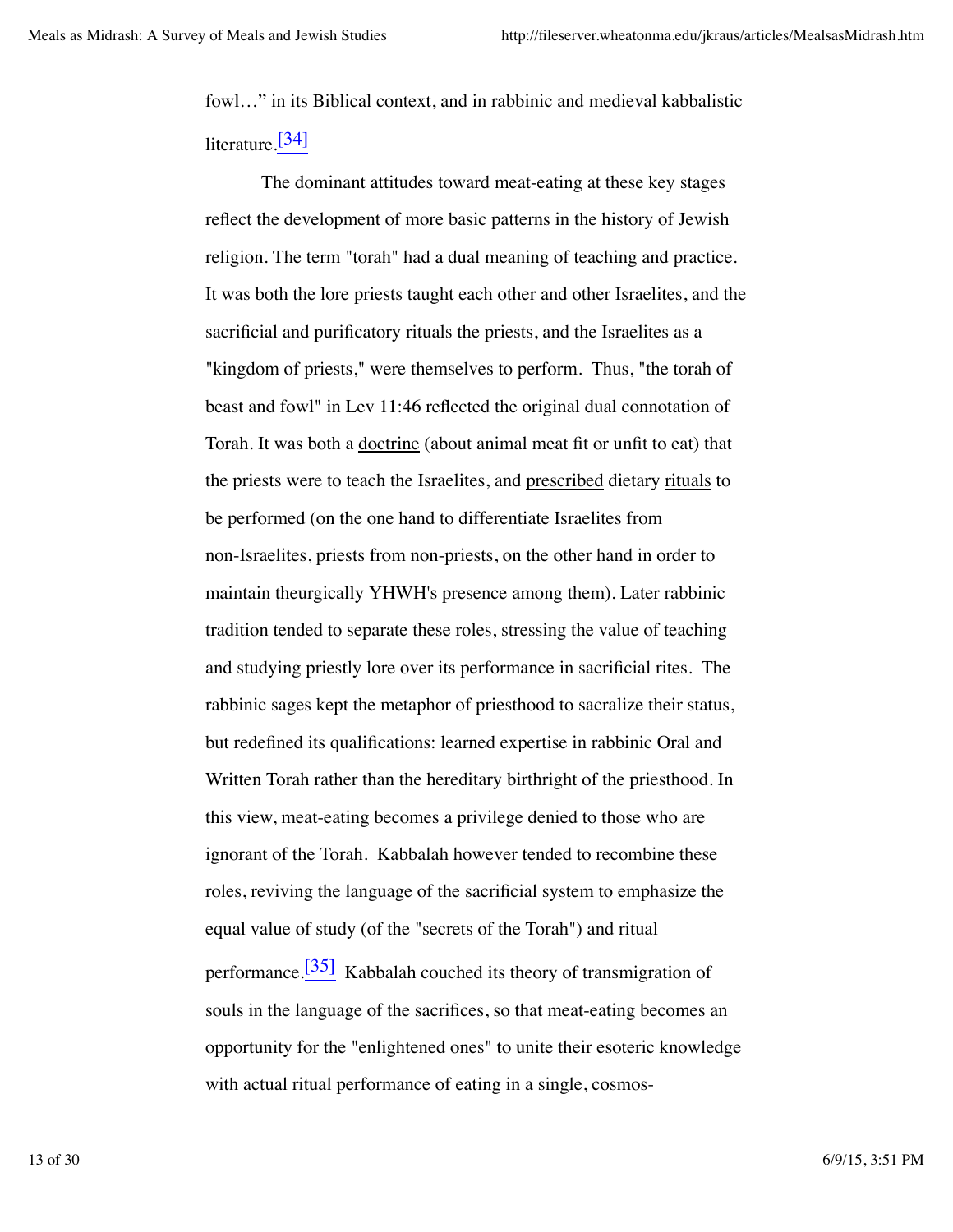regenerating action.<sup>[36]</sup> Here is also an important instance when looking at Jewish meals outside the period of late Greco-Roman antiquity is helpful for determining what is distinctive about them during this period. Finally, a common thread in the discussion of Jewish meal rituals as replacements for the Biblical sacrifices is the frequent and self-consciously intentional presence of words at or about the table that make it a "Jewish" table, e.g., blessings, psalms, "words of Torah," "engagement in the study of sacrifices," explanations of the foods, etc. That brings us to our next thesis, that Jewish meal rituals combine food and table talk.

## **Jewish meal rituals combine food and table talk**

Words at the Jewish meal, even apart from the particular foods eaten, are one of the main features that distinguish Jewish meals as *Jewish*. We've already seen how the words prescribed for the Passover seder - the telling of the story, and especially the words explaining the symbolism of the food - the passover lamb, the matzah, and the bitter herb (*maror*) - are important. After all, were one to use different words, let's say, that the Passover lamb or the matzah at the table is the body of Christ, and the wine his blood, it would give the meal a completely different character; it would make it a Christian meal! Words at the table, whether the Passover table, or the table for other Jewish meals, such as blessings over the food, or "*divrei torah*" ("words of Torah") have an important ritual function in linking the particular actions of eating to the general or a certain sectarian Jewish myth. When one says "Blessed are You YHWH our God, King of the Universe, who creates the fruit of the vine" or "who commanded us concerning [the washing of] the hands" or "who brings forth bread from the earth," or "Blessed is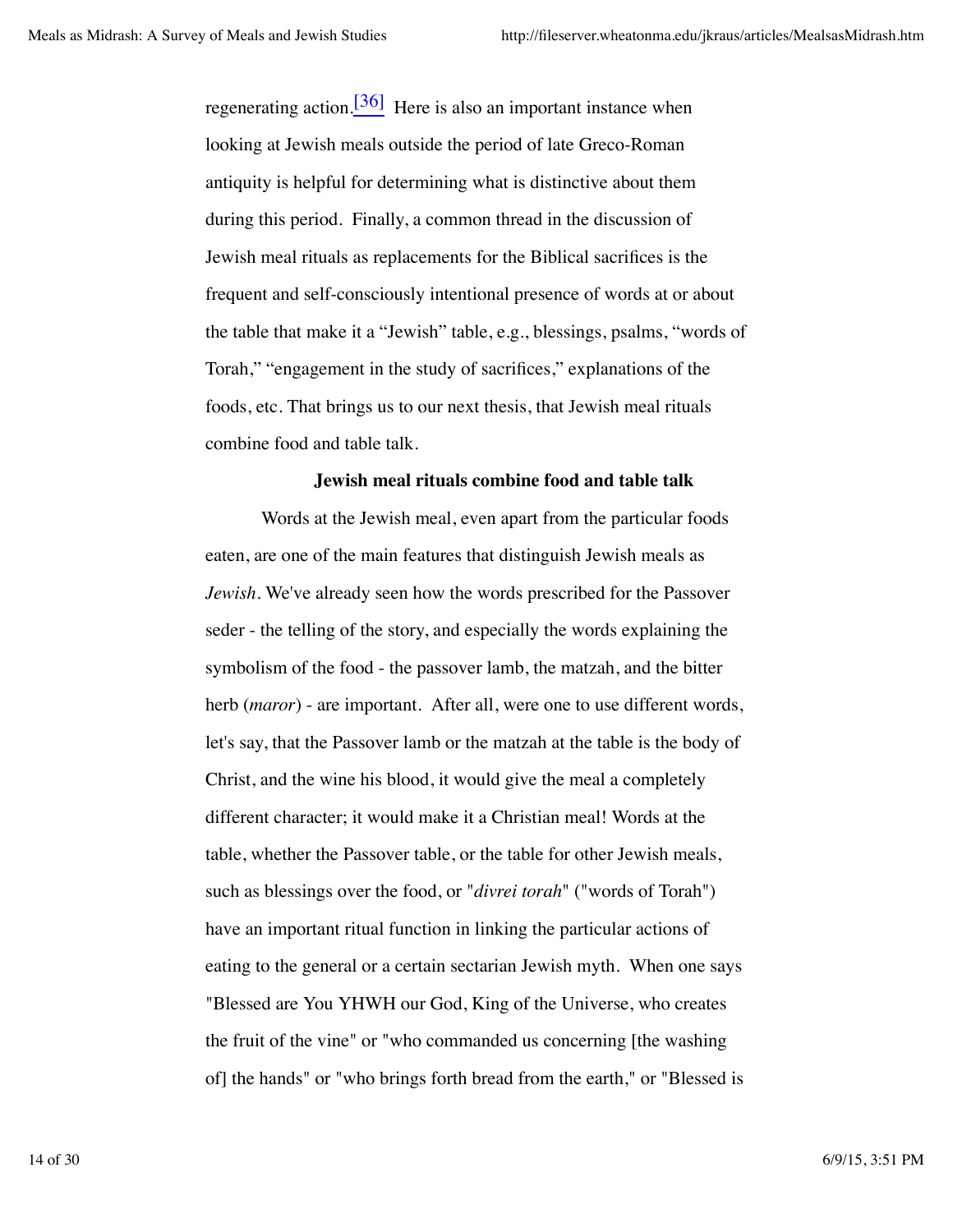YHWH our God from whose table we have eaten," in Hebrew, one is affirming the fundamental Jewish myths that YHWH created the world at the beginning of time, that the food and drink served on the table are more or less the direct result of that creation *in illo tempore*, that the God YHWH whom we directly address as "You" has personally commanded us to wash our hands (presumably from Mt. Sinai), and that it is indeed from His food that we have eaten [*she-akhalnu mi shelo*](as if we were like the priests?).<sup>[37]</sup> If we were Oumran sectarians, we'd allude to the messianic array of the myriads of the armies of God joining our small group, at least in our apocalyptic imagination, when we recite our distinctive grace after the meal. $\frac{[38]}{]}$  If we were Jewish Christians, "every time [we'd] eat this bread and drink this cup [of the Eucharist, we'd] *proclaim* the death of the Lord until he comes."<sup>[39]</sup> Thus, I disagree fundamentally with Neusner when he claims Pharisaic and Qumran Essenic table fellowship, despite their liturgical components, were not "intense ritual meal[s], … [their] eating was not a ritualized occasion, " and thus decisively different from their early Christian counterparts. $[40]$  On the contrary, the "things said," (as per Jane Harrison's theory of ritual), the words at the Jewish meals, are one of the most important components for transforming the ordinary activities of eating into ritualized occasions.<sup>[41]</sup> Rituals are "modes of paying attention." The words that introduce, conclude, or otherwise comment on an action - whether during the performance of rituals, or as glosses on written accounts of them - all call attention to ordinary activities, that is, "ritualize" otherwise unconsciously habitual or accidental actions.  $[42]$  Indeed, it is not surprising that the Second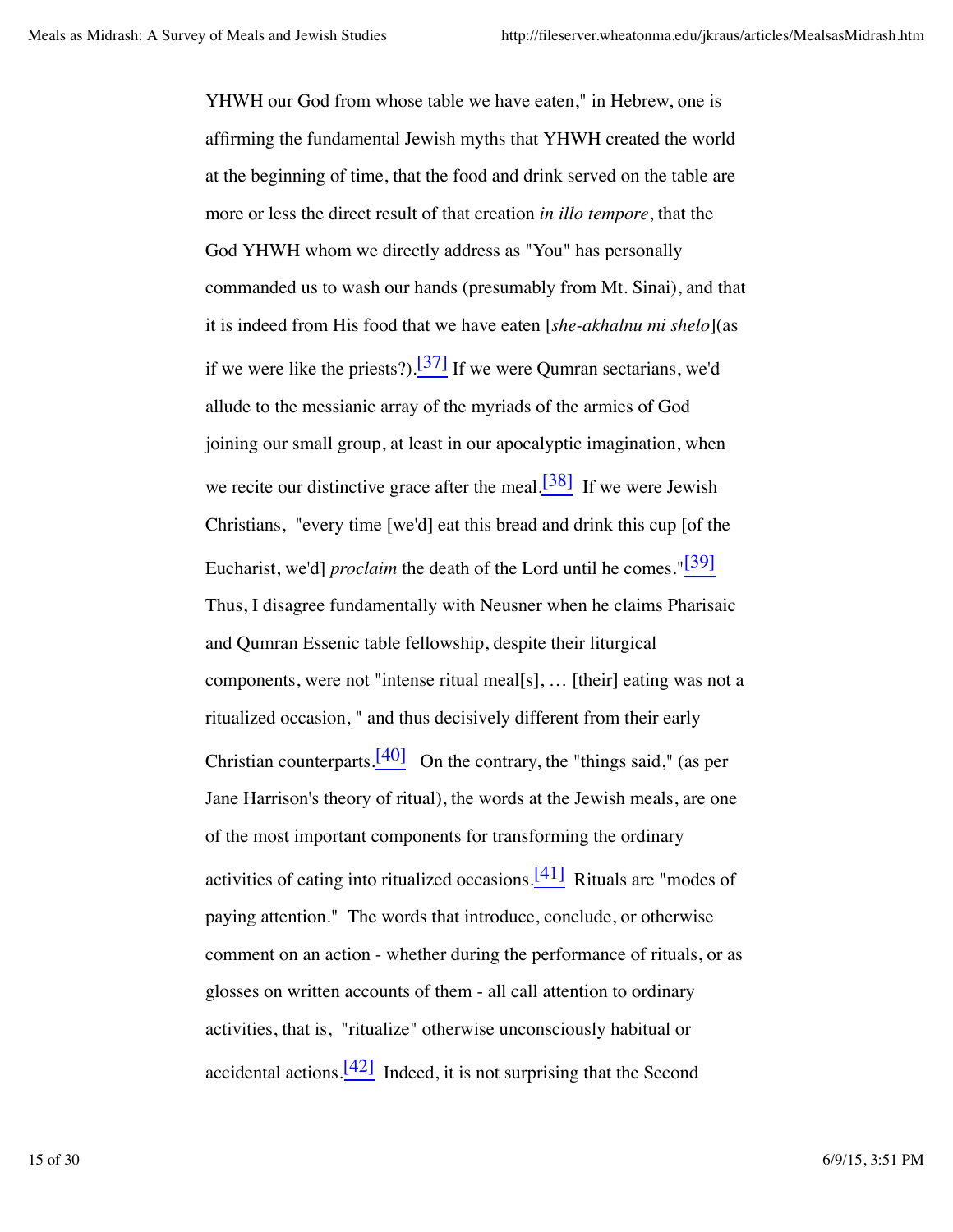Temple period proponents of Jewish meals found Hellenistic symposium conventions so amenable. Perhaps the most characteristic symposium literary convention is the use of *faits divers*, incidental events or "props," especially those "naturally" found at the dinner table, as pretexts for playfully learned discussions.

While this is fairly self-evident for Jewish table blessings and the Passover rite prescribed in *m.Pesahim* 10, the ritualization of Torah study at the table, "*divrei ha-torah al shulhan*" ["words of Torah about the table/over the table"] is another striking development in the rabbinic meal. Ze'ev Gries, in his study of a relatively modern Jewish literary genre, *sifrei hanhagot*, popular manuals of ethics and ritual practices, discusses earlier precedents for this type of literature in the interpretations of what should now be a familiar passage for us, m. Avot 3:3: "But if three have eaten at one table and have spoken over it words of the Torah, it is as if they had eaten from the table of God, etc." The rabbinic and medieval classical Jewish tradition turns this from a description to a prescription: one *ought* to speak words of Torah over the table.<sup>[43]</sup> This prescription is then taken in two directions. Either recitation of the grace after the meals, *birkat ha-mazon*, which includes quotations and allusions to Torah, suffices to fulfill this obligation. Or one is literally required to engage in a give-and-take discussion of Torah verses over the table in addition to the required blessings. $\frac{[44]}{[44]}$  And at least one medieval rabbi, Rabbenu Bahya ben Asher, goes a step further to advocate that one must "speak words of Torah about the table" over the table, playing on the double meaning of the preposition *al* in the original rabbinic quotation from *m. Avot* 3:3.[45] "Rabbenu Bahya creates new rituals by having people say or concentrate on specific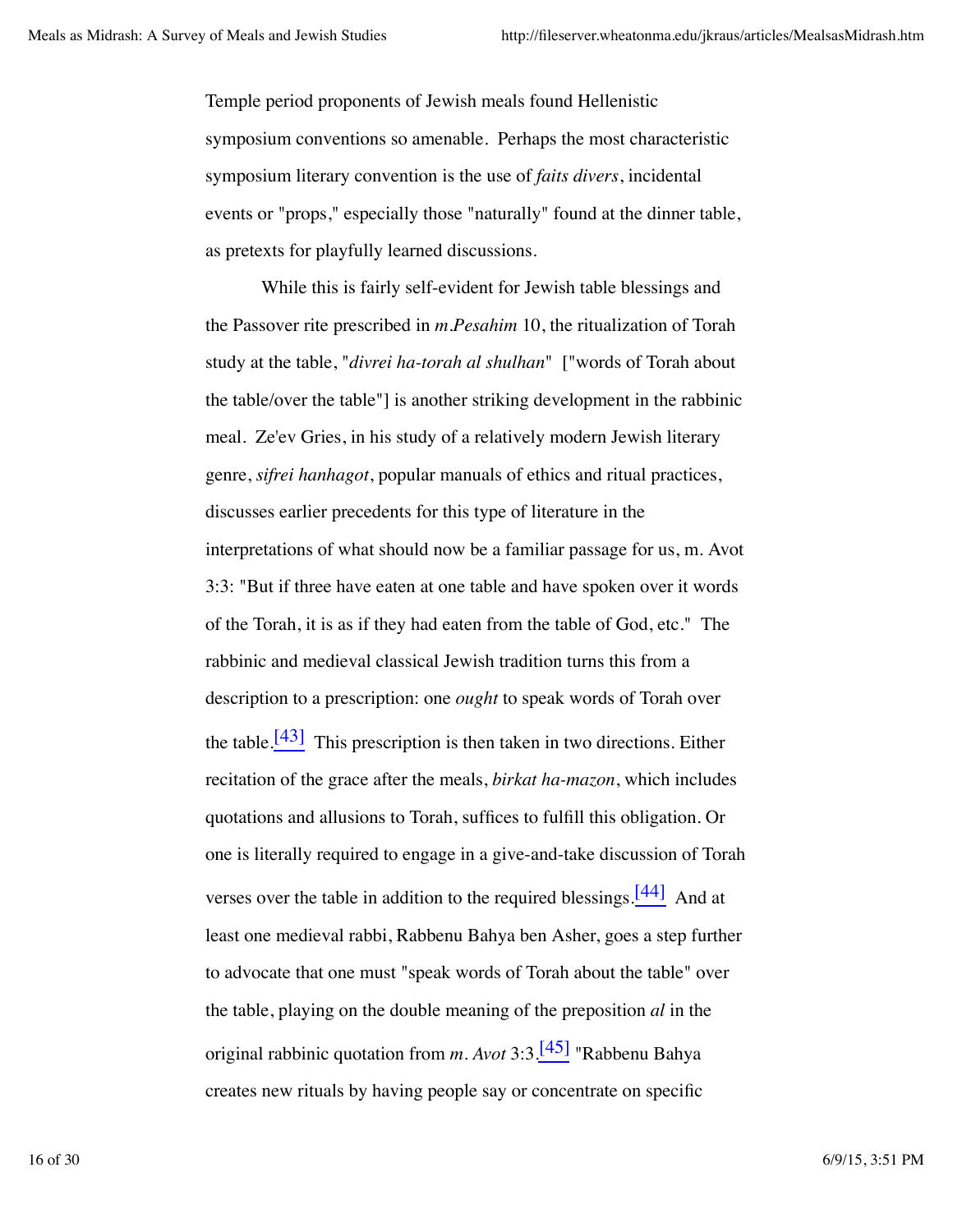scriptural metaphors at the specific time they are gathered together for communal meals." $[46]$  That in effect turns the meals themselves into performances of the scriptural metaphors: *this* table over which students of the sages are presently discussing scriptural passages and eating their meal is indeed "the table which is before the LORD" (Ez 41:22); it's at this table here and now that the elite of the children of Israel "have envisioned God while eating and drinking."<sup>[47]</sup> (Ex 24:11)<sup>[48]</sup> Jewish meals become an occasion to "ritualize metaphors," the canonical metaphors of scripture.  $[49]$  Though this example from a 13th century kabbalistic ethical manual is from a much different place and time than the Greco-Roman world that's our focus, one can see a very similar phenomenon earlier in the rabbinic seder, when the Mishnah prescribes that one eats the symbolic foods matzah and maror, over which certain scriptural verses have been recited. It's as if one is eating both the scripture and the food that "carries" it. In this, the meal becomes a sort of experiential midrash on the scriptural verses, a way of making ancient texts "real" and relevant to one's contemporary experience. **Distinguishing between fit and unfit foods is a crucial component of**

**Jewish meals**

There is no question that Mary Douglas' theory emphasizing the importance of distinctions between animals prohibited and permitted for food, and Israelite abhorrence of anomalous mixtures have has a profound impact on the dietary laws in Jewish studies.<sup>[50]</sup> Even though scholars such as Milgrom and Levine in their commentaries on Leviticus disagree with her on matters of detail and emphasis, they still recognize that the command to "be holy" has something to do with distinguishing between fit and unfit foods. So other principles of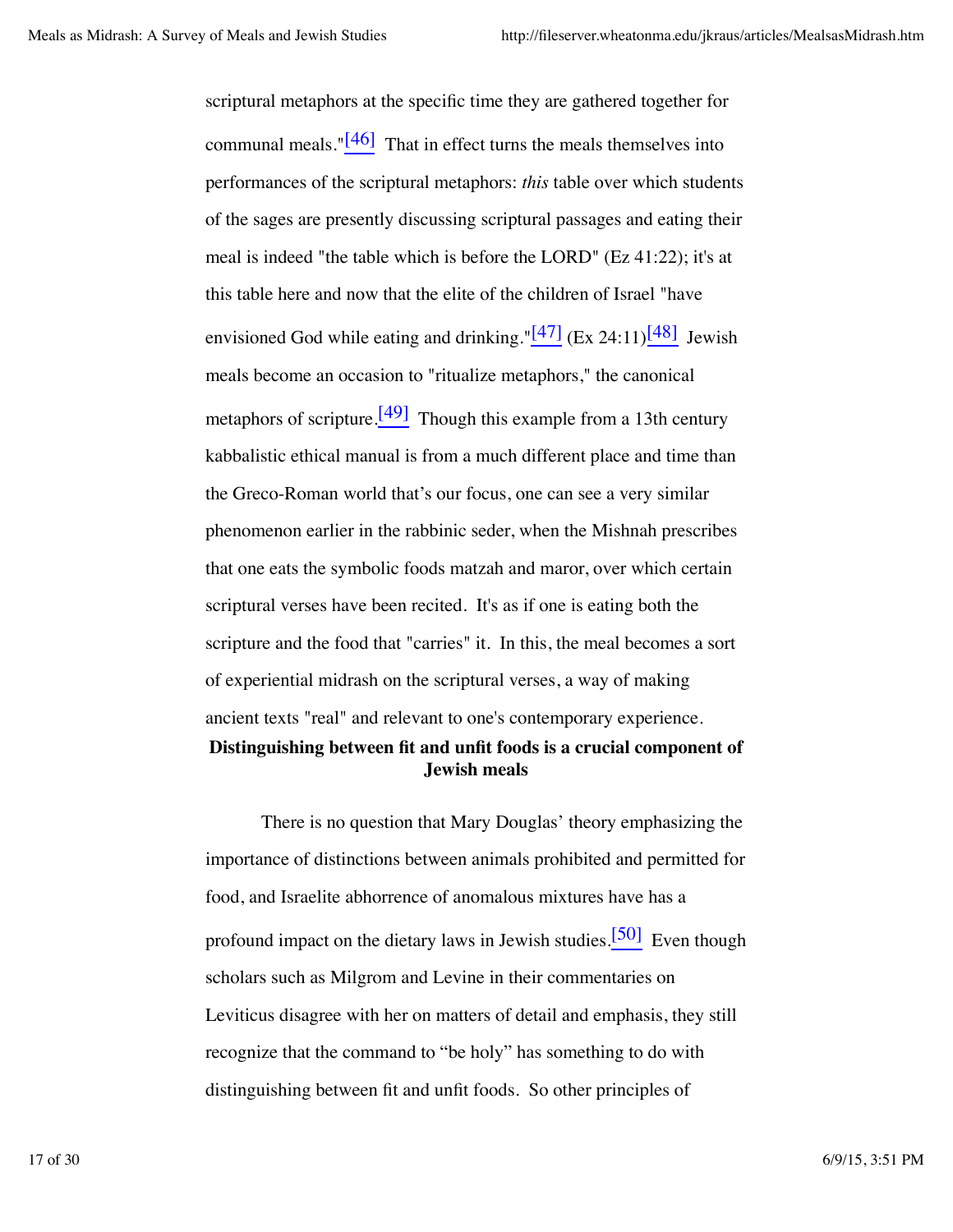distinction are operative besides the abhorrence of animals whose mode of locomotion isn't consistent with the division of nature that's their main habitat, i.e., birds that can't fly, sea animals that crawl rather than swim, bunnies that hop rather walk on the ground like cattle and sheep. Thus Levine argues that animals that eat other animals tend to be prohibited. And Milgrom suggests that the distinction between clean and unclean animals is but one of several important ethical principles behind the dietary rules, such as the avoidance of the lifeblood of animals, the prohibition of the cruelty of cooking an animal in its mother's milk; indeed for him the prohibition of the life blood, the "*dam* which is the *nefesh*" seems to be the most important ethical principle. David Kraemer has been exploring the rabbinic transformation of the Biblical prohibition against cooking a kid in its mother milk into the more blanket prohibition against eating any milk and meat products together, and the corollary specification of durations of time between eating milk and meat, as well as the separation of dishes. In papers I've heard at the 2002 SBL Meeting and Klutznick-Harris Symposium on Food and Judaism, Kraemer has shown that the rabbinic developments of the original Biblical prohibition are hardly obvious, natural, or logically inevitable, and that the codification of such separations occurred much later than one might suspect. Why post-Biblical Judaism chose to emphasize the separation of milk and meat products when eating or preparing them when it did and the way it did still seems to be an open question. To a certain extent, Douglas' implication that there is a Jewish systemic abhorrence for mixing species – *kelaim -* probably has something to do with the intensified emphasis on separating milk and meat foods, but that does not really address the ideological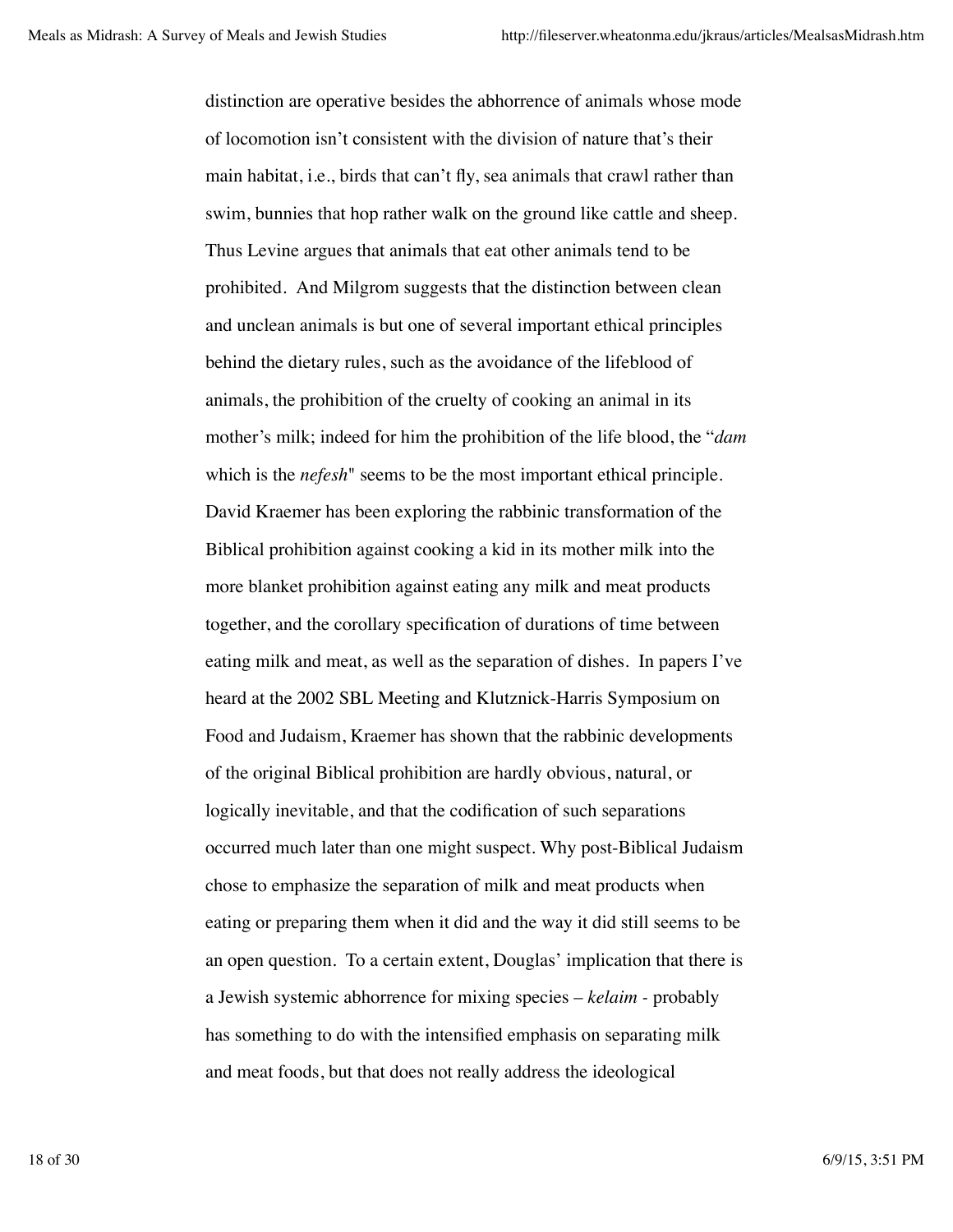significance of the rabbinic innovations regarding the separation of milk and meat in their particular historical and cultural contexts.

# **Meals establish Jewish identity; they function to differentiate competing Jewish groups from one another and between Jews and Gentiles**

The consensus of recent Jewish scholarship, as reflected in the recent commentaries on Leviticus by Baruch Levine and Jacob Milgrom is that the main purpose of the Torah's dietary laws are to primarily to distinguish Israelites from non-Israelites. Thus Levine says in the *JPS Torah Commentary*, *on Leviticus*, "underlying all the dietary regulations is a broad social objective: maintaining a distance between the Israelites and their neighbors." $[51]$ . Similarly, in the conclusion to his discussion of Mary Douglas' theory of animals prohibited and permitted for food, Milgrom notes the insight of the Christianity's founders,

to end once and for all the notion that God had covenanted himself with a certain people who would keep itself apart from all the other nations. And it is these distinguishing criteria, the dietary laws (and circumcision), that were done away with. Christianity's intuition was correct: *Israel's restrictive diet is a daily reminder to be apart from the nations*. [52]

On the other hand, Milgrom says that the most basic ethical foundation of the dietary system, the prohibition of blood, is intended to be universally applicable: "in effect, Israelite and non-Israelite are equated. Jew and non-Jew are bound by a single prohibition, to abstain from blood." $[53]$  Certainly this seems to be the view of James' Jewish Christian faction at the Apostolic Council in Acts 15:20, 29. Secondarily, meals became an important means for intra-Jewish group distinctions, especially in the Second Temple Period. Jewish sectarian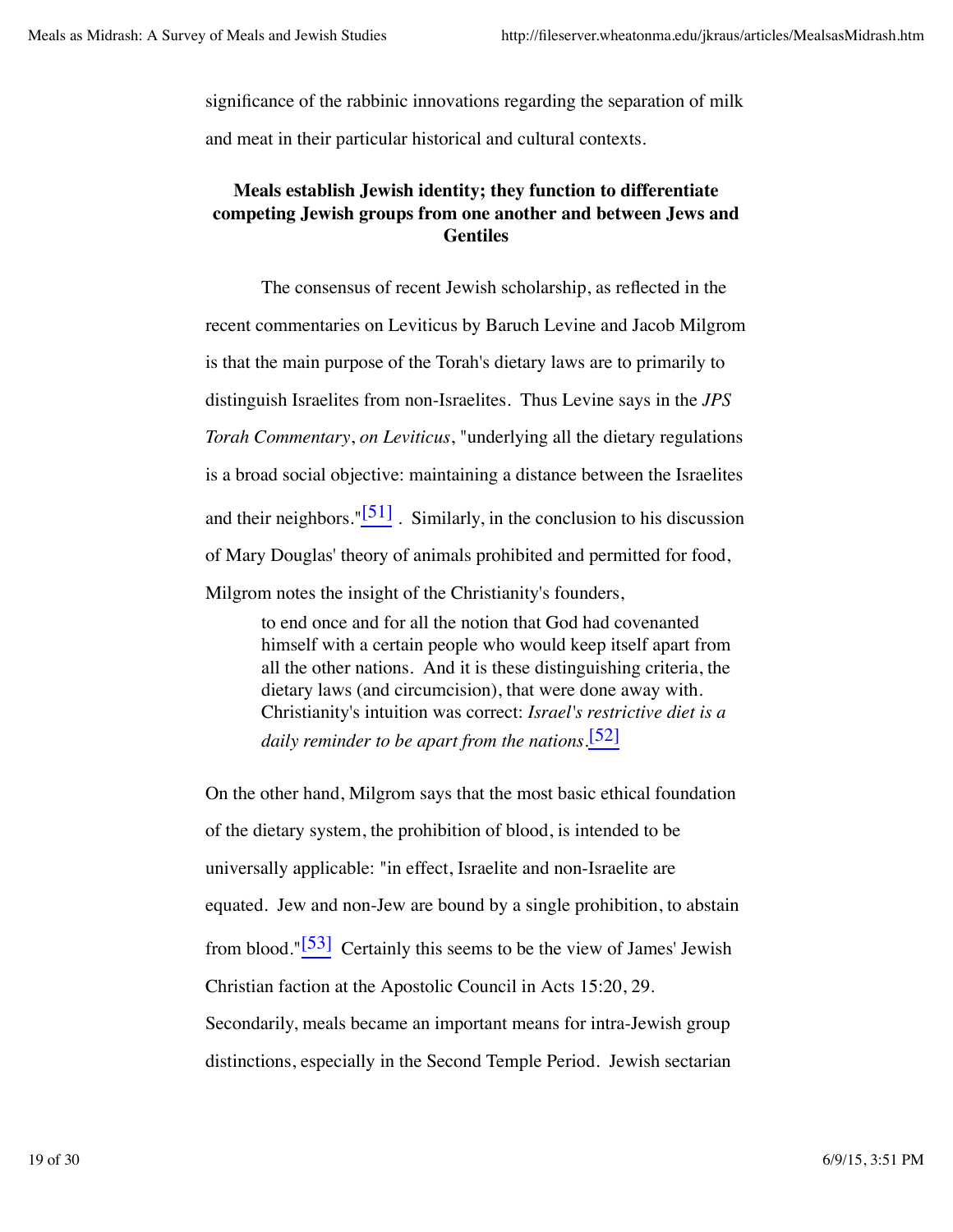movements in the Greco-Roman period distinguished themselves from one another by means of their distinctive meal practices.<sup>[54]</sup> Also, diet served to distinguish different classes of Jews from one another, for example: priests from ordinary Israelites in the Biblical period; *talmidei-hakhamim* from *ammei ha-aretz* (torah scholars from Jews who didn't engage in torah study) in the rabbinic period; kabbalists who understand the esoteric mystery of the Biblical sacrifices and eating from Jews who didn't in the medieval period.<sup>[55]</sup> Perhaps it is this thesis, that meals function to differentiate both competing Jewish groups from one another and Jews from Gentiles, that is the most immediately applicable to our work as a research group on meals in the Greco-Roman world.

## **Jewish meal practices tend to be less ascetic than Christian and other Greco-Roman philosophical groups.**

In a joint session of the "Hinduisms" and "Judaisms" Consultation and the Asceticism Group at the AAR meeting in 1996, we participants were invited to "problematize" the notion of asceticism from our particular fields of expertise. I took up this challenge and raised two questions: one regarding definitions of asceticism and the other, the role of scriptural conceptions of "sacrifice". First, are Jewish dietary rules, as self-conscious restrictions of all possible edible things to only those which are "clean," tithed, dedicated or not dedicated to priests, correctly slaughtered, and properly preceded and followed by blessings, etc., *per se* forms of asceticism? Or must they be integrated with a dualistic philosophical perspective that dichotomizes "material" vs. "spiritual" to be "ascetic"? Secondly, to what extent do the Biblical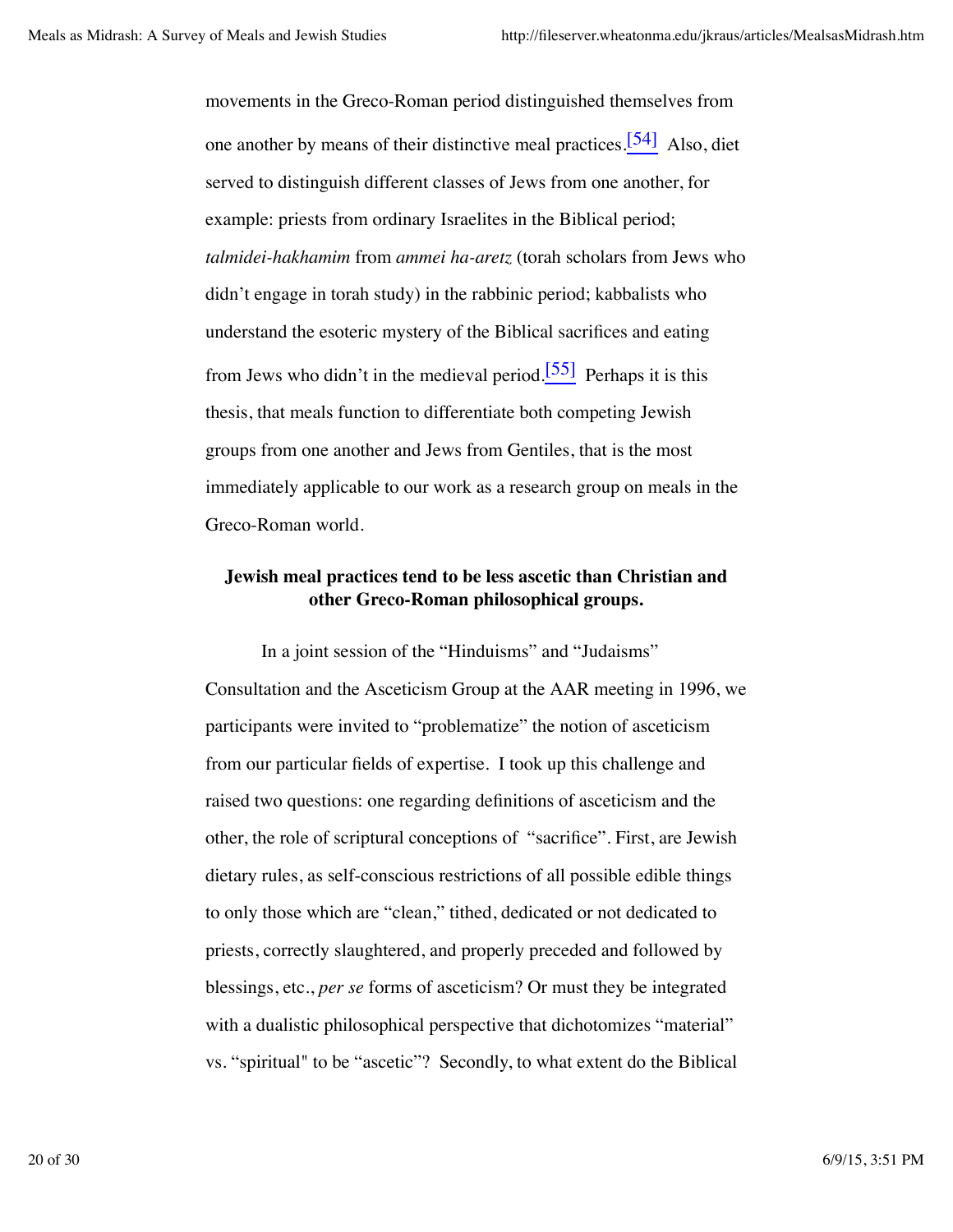priestly traditions of sacrifice shape the mythic function of this sort of "domestic asceticism" in other words, make it "less" ascetic? I think there is an "ascetical tension" in medieval kabbalistic interpretations of eating that is inseparably connected to a theurgical understanding of sacrifice as "cosmos regeneration". Just as the Biblical priests acted as sort of "surrogate stomachs" for God - consuming the bounty of the earth on the altar fires so as to send its "essence" back up to the Creator as "a pleasing fragrance" - *reakh nikhoakh*, so some 13th century kabbalists, such as R. Bahya ben Asher, transferred this same role (by way of rabbinic and mystical interpretations of the Temple sacrificial system) to the Torah scholar and his table. The metaphor of the Biblical sacrifices in which elite Jewish eaters must consume food to send it back up to God seems to push one to eat, rather than to abstain from eating, if one is to give God God's due. An empty oven can't cook anything. This idea of eating is later developed in Hasidic thought as one of the principle means of "*avodah be-gashmiyut*" (service of God through the physical body).<sup>[56]</sup> In addition, the joy one is supposed to experience from celebrating the festivals commanded by God is specifically associated with the eating of meat and the drinking of wine, though as the Talmud puts it, "when the Temple existed there was no rejoicing except with meat…but now that the Temple no longer exists, there is no rejoicing except with wine." $\frac{57}{1}$  Is this asceticism? But compare this to the ecstatic rejoicing of Therapeutae at their meatless and wine-less meals that Philo praises in his treatise *On the Contemplative Life.* Is the absence of sacrificial language plus Philo's philosophical preference for Platonic mind-body dualism what makes this description of a Jewish meal diverge from what seems to be the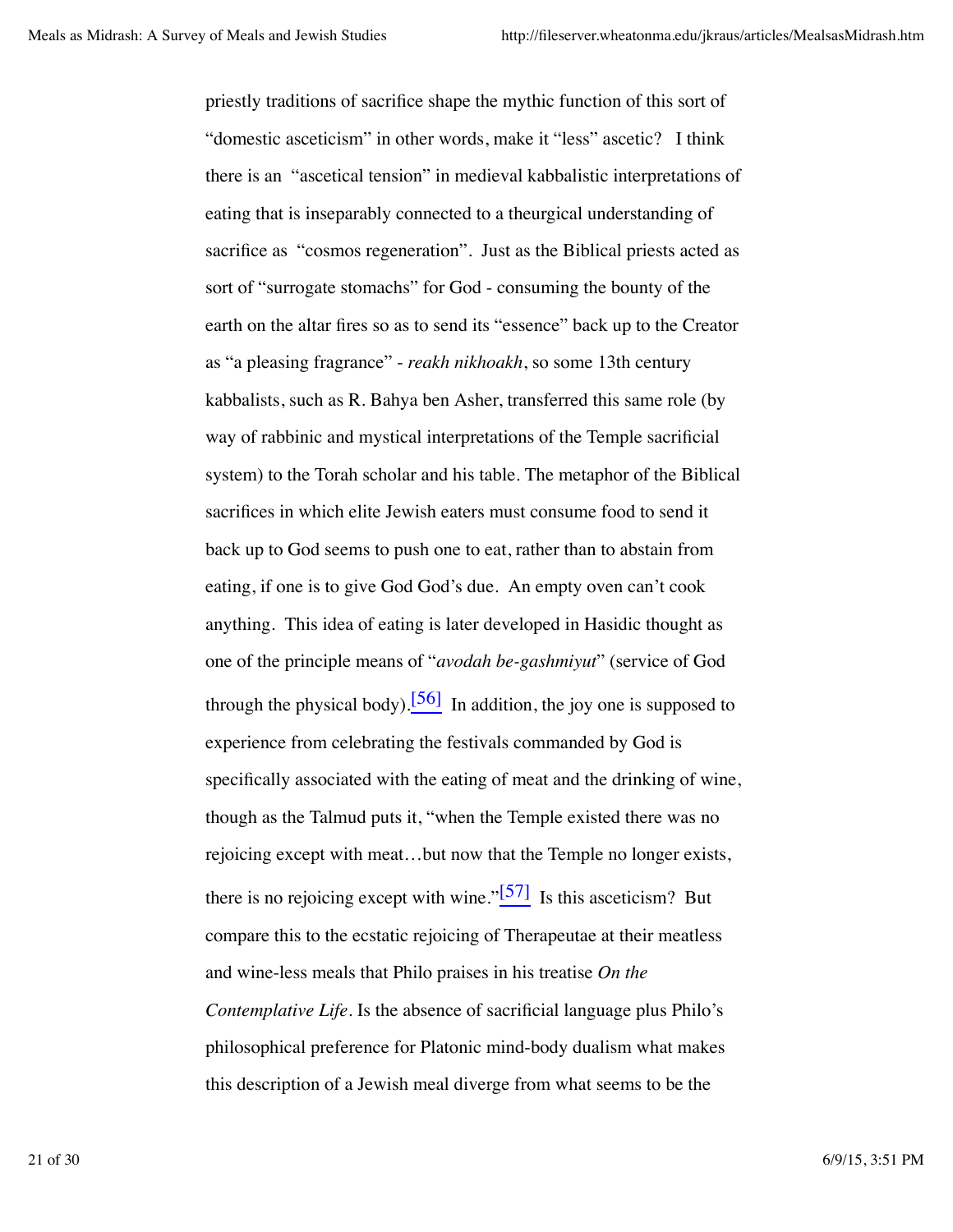general non-ascetic tendency of Jewish meals?

# **There's a tension between vegetarianism and meat-eating in Jewish meals**

Finally, Jewish scholarship is calling increasing attention to the tension between vegetarianism and meat-eating in Jewish meals. It has become a commonplace to recognize that the Bible originally prescribed a vegetarian diet (Gen 1:29-30: "See I have given you every plant yielding seed…to everything that has the breath of life I have given every green plant for food."

Later, after the Flood God concedes to humanity the permission to eat meat (Gen 9:3: "Every moving thing that lives shall be food for you; and just as I gave you the green plants, I give you everything."), provided that they observe the prohibition against eating blood. So, Genesis 9:4: "You must not however eat flesh with its life-blood in it. Both B. Levine and J. Milgrom emphasize that the blood prohibition in Leviticus' dietary laws are reminders that meat-eating is a departure from the original Edenic vegetarian ideal.[58] Gary Rendsburg, in the paper he read at the Klutznick-Harris Symposium on Food and Judaism, "The Vegetarian Ideal in the Bible," suggests that the Bible sets forth this ideal in three stages. In the beginning, God permitted only a vegetarian diet to human beings and animals. Even the animals were not to be carnivorous. Then in the second stage after the flood, God conceded that human beings might eat meat. When the priestly dietary rules of Leviticus further limited the meat Israelites may consume, they excluded carnivorous or predatory animals, in order to drive home the ethical lesson that we should neither spill life blood ourselves, nor eat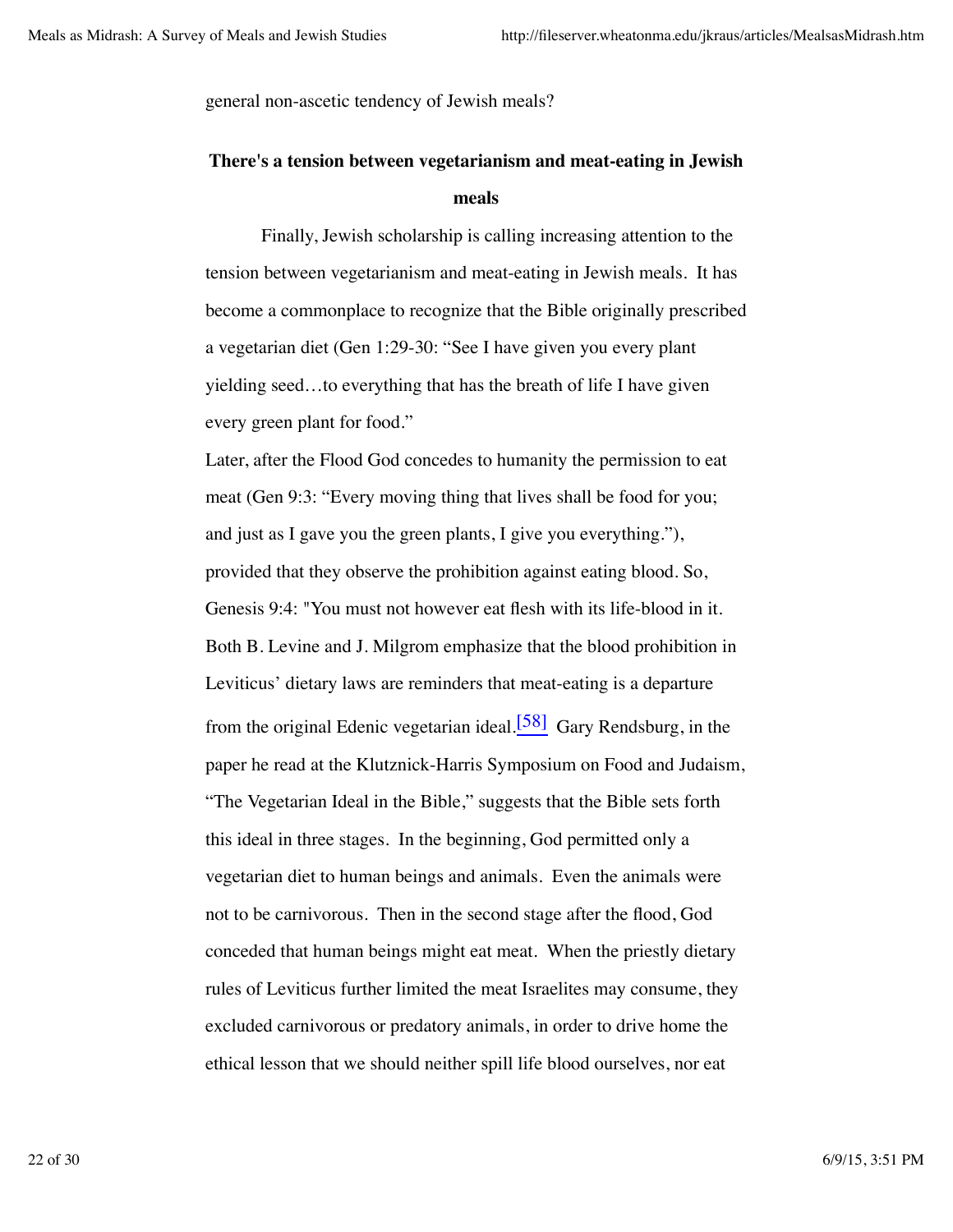animals that do. In the third messianic age, the point of Isaiah's vision, 11:6-9: "The wolf shall live with the lamb, the leopard shall lie down with the kid...the cow and the bear shall graze, their young shall lie down together; and the lion shall eat straw like the ox" is that even the carnivores will stop eating other animals. No one, neither human beings nor beasts will need to shed blood to eat. I too gave a paper at that conference that presented classic post-Biblical Jewish arguments both for meat-eating and for vegetarianism. I concluded that that the positions co-exist in tension with one another in Jewish tradition. I also think that meat-eating plays an important role in reinforcing hierarchal social roles in Jewish society (rational, imaginative humans over brute animals; men over women, torah scholars over *ammei ha-aretz* - "ignoramuses"), and privileging ethnic/kinship ties over ties based on shared faith or shared charismatic experiences.<sup>[59]</sup> In other words, Jewish groups bound by blood eat meat together; early Christian groups desiring to break down ethnic barriers between Jews and Gentiles did so at a communion meal of wine and bread. Shared meat was conspicuously absent.

#### **Suggestions for Further Research**

Having set before you these eight theses about meals in Jewish Studies, I can see more clearly what's missing. I suggest three directions for further study. First, it's clear that I've omitted discussion of certain genres of literature connected with meals that should not be neglected for a full picture. The *Derekh Eretz* literature, so-called minor tractates of the Talmud like *Derekh Eretz Rabba* and *Derekh Eretz Zuta*, though probably written down in the period of the Babylonian Amoraim, contain much material on meal etiquette that is strikingly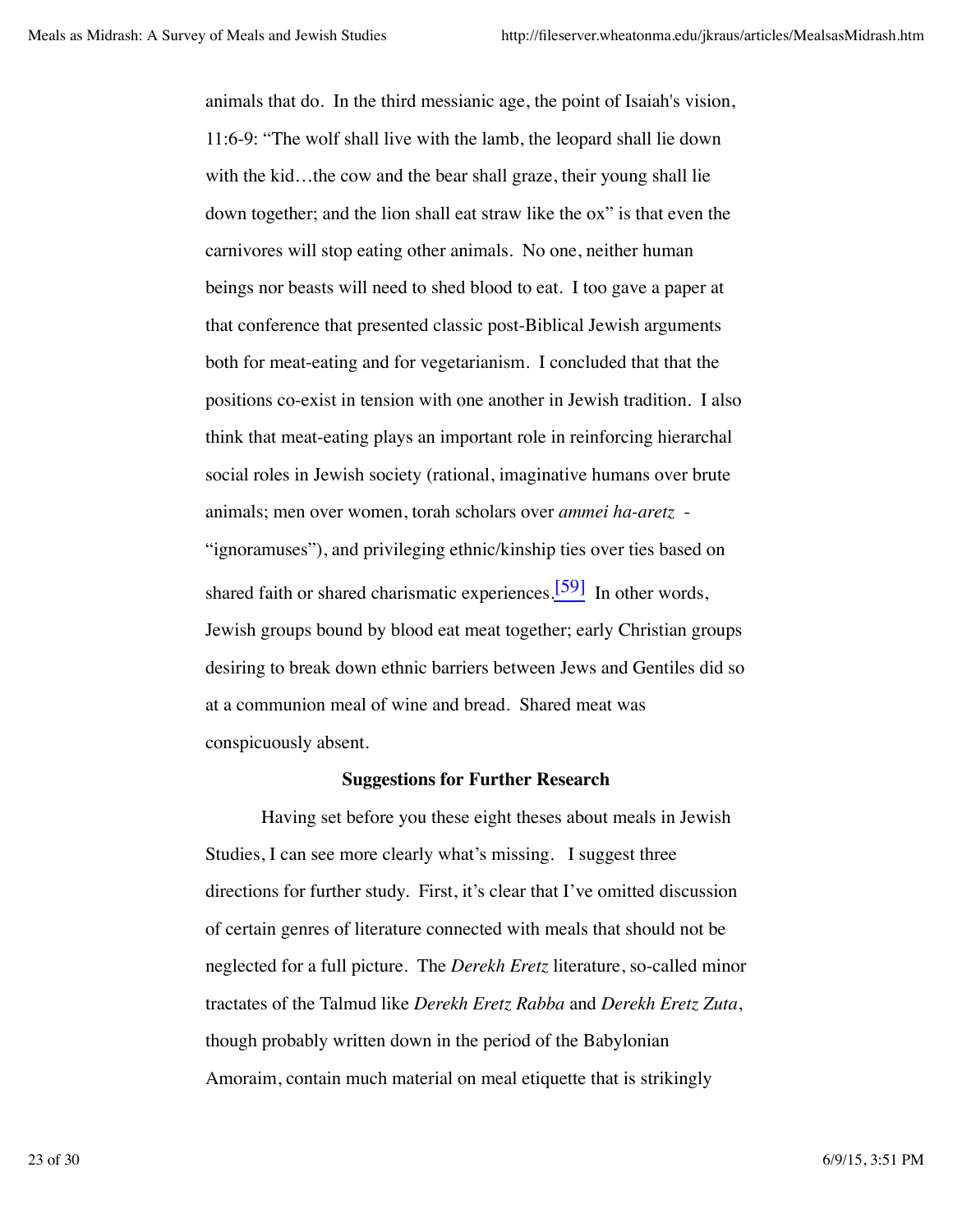similar in form to the lists of rules for Hellenistic associations. Daniel Sperber has done a great service to make critical editions and commentaries of these works available in both English and Hebrew, and explicitly invites classicists and medievalist to consider the relevance of this literature to their studies. $[60]$  He says,

Our material also opens up new avenues of study, posing a number of interesting questions, such as the relationship between Rabbinic Wisdom literature and that of the Ancient Near East in general, and more specifically of the biblical and "intertestamental periods, Rabbinic etiquette and the customs of the Qumran community. $[61]$ 

Another promising area of study would be stories about meals, meal scenes, or chriae with meal settings imbedded in talmudic narratives or legal discussions. Finally, there is an extensive critical discussion of "medicine in the Talmud" that is full of material about nutritional and dietary practices, but which is rarely mentioned in any of the Jewish studies scholarship on meals.<sup>[62]</sup> Though much of this scholarship pays little attention to the rules of critical scholarship of rabbinic literature current in our circles, it does focus attention on subject matter quite relevant to the study of Jewish meals.  $[63]$  Indeed, I would like to see the contemporary wholistic approaches of David Kraemer and Jeffrey Rubenstein vis á vis the rhetoric of talmudic sugyas and talmudic stories applied to these "medical" texts assembled by Fred Rosner and others, to get a better understanding of rabbinic views about  $di$ et.<sup>[64]</sup>

A second major lacuna in my survey is the topic of Jewish meals and gender. Two questions are particularly important in this regard. First, are Jewish meals gendered? Obviously, yes, but a lot of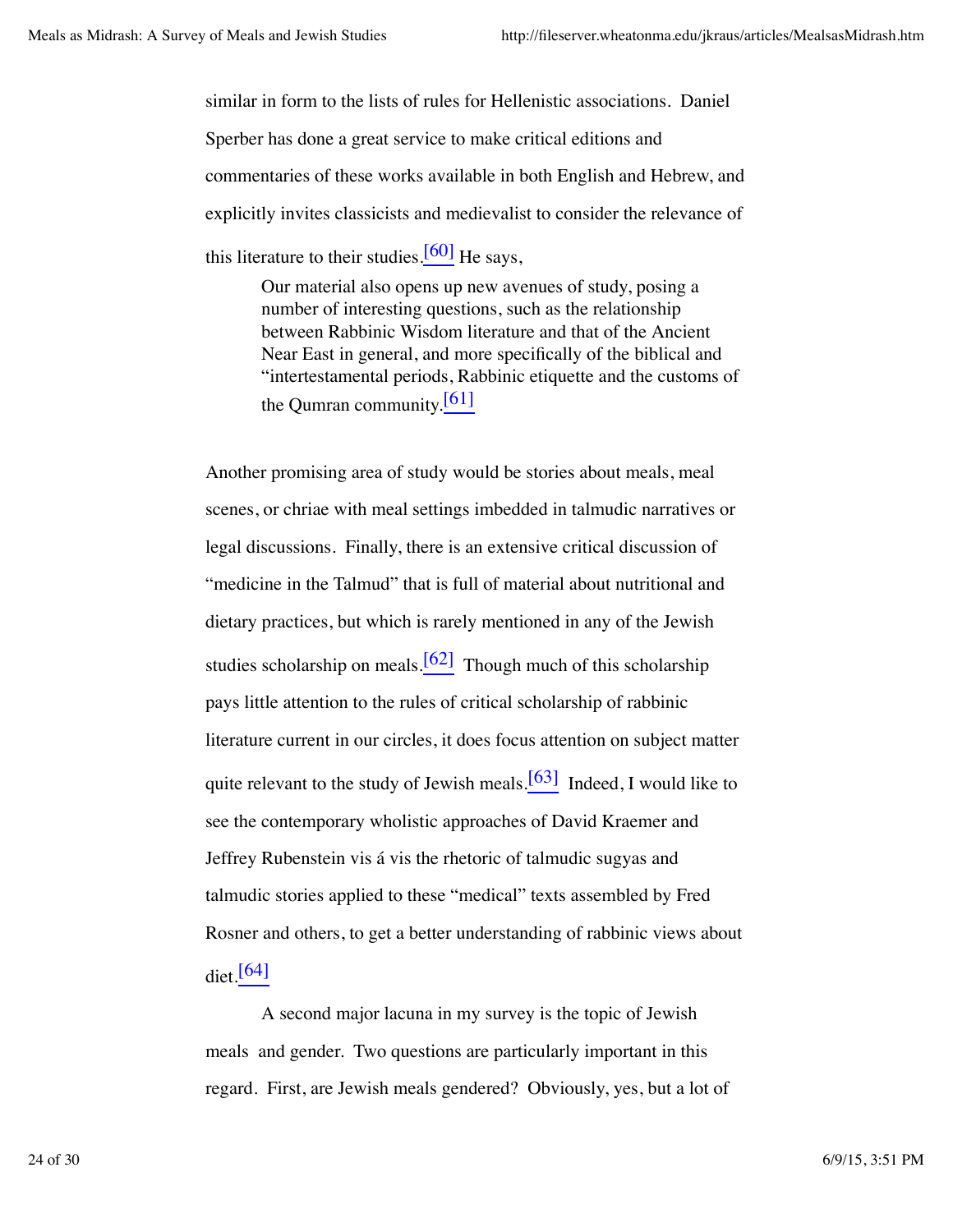work still needs to be done to spell out exactly how gender roles play a part in ancient Jewish meals. Athalya Brenner's re-reading of food imagery in the Song of Songs is a great start in this direction. She points out that despite expectations to the contrary (Song of Songs seems to be one of the more egalitarian Biblical representations of male/female relations), in the famous food metaphors, the woman is nearly always the meal, the male the consumer. $[65]$  Also, meals often function as a sort of weapon that women use to entrap or do away with hostile men in Biblical and post-Biblical literature (e.g., Yael, Esther, Judith). Is that significant? Nancy Jay's important study of the role of gender and sacrifice is certainly relevant to Jewish meals that often performed or described as sacrifices or quasi-sacrifices. Jay argues that animal sacrifice "identifies, legitimates, and maintains enduring structures of intergenerational continuity between males that transcend their absolute dependence on women's reproductive powers." $[66]$  Or as she wittily put it, sacrifice is a "remedy for man having been born of women." $[67]$  Study of gender roles in Jewish meals needs to carefully lay out the different activities involved in a Jewish meal: production of food, acquisition of food, preparation of food, and consumption, as Ruth Magder Abusch argued in her paper for the Klutznick-Harris Symposium, "Kashrut: Women as Gatekeepers of Jewish Identity." Where are men and women in this process? How does their position on this chain of production to consumption affect their relative control of the process? The second main question that must be addressed is: are Jewish critical studies of meals themselves gendered?! The textual bias of my survey at this point seems pretty obvious, and reinforces an observation that several of us made at the Klutznick-Harris Symposium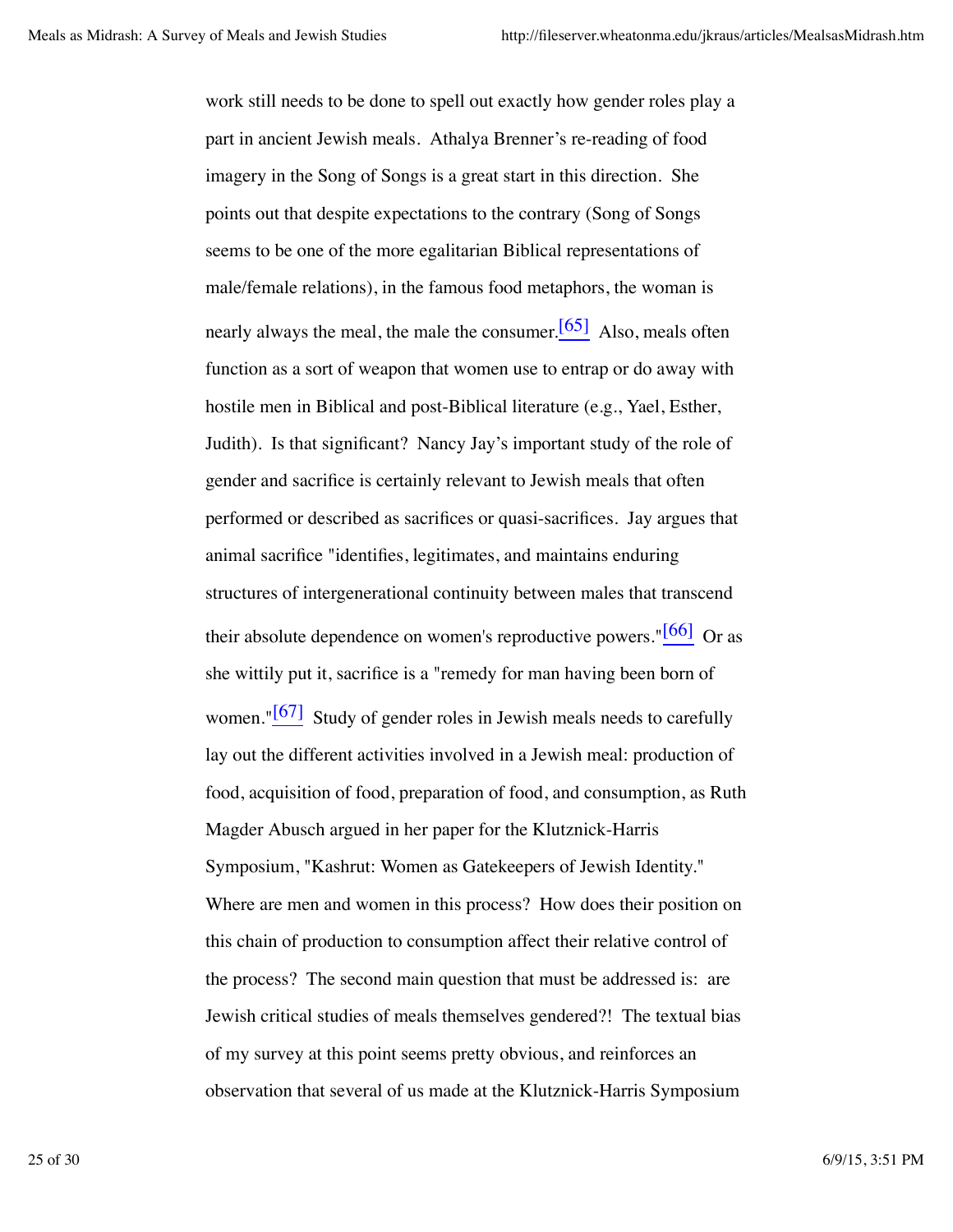on Food and Judaism: male scholars seemed to focus on *texts* about meals, while the female scholars focused on the actual "performance" of meals.[68] Men presented views of food in classical Jewish texts, while most of the modern historical and ethnographic presentations of Jewish food were by women. Whether this gender gap was accidental or endemic to Jewish studies, it did reinforce an overall "disconnect" between scholarship that focused on texts, and scholarship that focused on the performance or realia of Jewish meals.

This brings me to my third desideratum. Because of this "disconnect" we need to see more studies that self-consciously integrate texts, practice, and realia of meals. Two studies of medieval food practices set the standard for this sort of integration of textual, anthropological, and sociological analysis: Caroline Walker Bynum's *Holy Feast, Holy Fast* and Ivan Marcus's *The Rituals of*

*Childhood.*<sup>[69]</sup> Recognizing my own shortcomings in this regard – yes, I am a text man – I am particularly excited about the prospects working collegially with our multi-disciplinary group to advance our understanding of meals in the Greco-Roman period. Perhaps it's out of this strong desire to link texts to practice that I have characterized my own kosher corner of Greco-Roman meals as midrash. When meal texts and meal experiences are linked, then meals are a sort of midrash. Thus, I take issue with Joseph Tabory when he says (in regard to R. Gamaliel's injunction to "say" the Passover foods), "in our context, the important point to notice is that this ideological exposition is not an exposition of a biblical text but of the food brought to the table." $\frac{[70]}{[70]}$ On the contrary, the experience of performing Jewish meal rituals *is* an exposition of the Biblical text, at least implicitly. Eating meals can be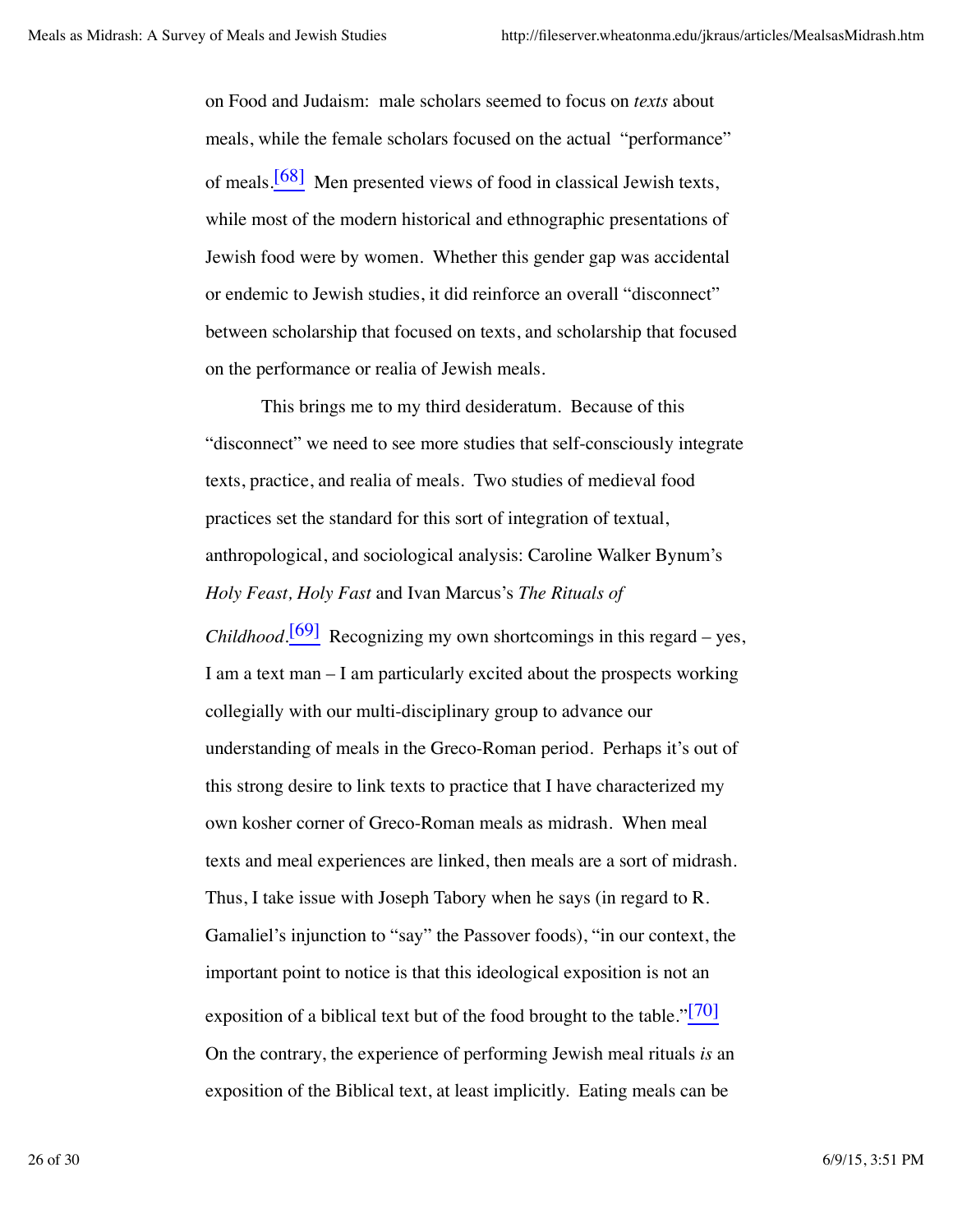ritualized performances of texts like "YHWH 'passed over'…" and "they embittered our lives…" - ritualized Biblical metaphors – in short, "lived midrash."

It would be good to end here, since this brings me back to the title of my paper, "Meals as Midrash." However, I would add one more desideratum as sort of a postscript. Post-Biblical research on Jewish meals (as well as that of our group on early Christian meals in the Greco-Roman world) is not well-represented in recent important general (European) cultural histories of food (e.g., Jean-Louis Flandrin and Massimo Montanari's *Food: A Culinary History from Antiquity to the Present* and Montanari's *Culture of Food*) or vegetarianism (e.g., Colin Spencer's *The Heretic's Feast: A History of Vegetarianism)*. Therefore, I think it's important that we communicate the results of our research not only to our colleagues in the AAR and SBL, but also to the increasingly prominent and popular discipline of Food Studies. Unless we do, we'll all only have an incomplete view of "the big picture" of the cultural histories of food.

<sup>[1]</sup> E.g., Martin Jaffee, *Early Judaism* (Upper Saddle River, NJ: Prentice Hall, 1997) pp.79-82; Baruch Bokser, *The Origins of the Seder: The Passover Rite and Early Rabbinic Judaism* (Berkeley, CA: University of California, 1984) pp. 7,11; Saldarini, *Pharisees, Scribes, and Sadducees*,; Borg, *Conflict, Holiness, and Politics*, pp. 307, 139-140;

and E. P. Sanders, *Jewish Law from Jesus to the Mishnah* (London/Philadelphia: SCM/Trinity, 1990), p.167, though Sanders claims to disagree with Neusner. However, it seems that all Sanders is saying is that Pharisees were interested in purity, but they were not exceptional among other Jews for being so (pp.245, cf. p.242).

<sup>[2]</sup> Bokser, *Origins of the Seder*, p. 11.

<sup>[3]</sup> Jonathan Brumberg-Kraus, "Were the Pharisees a Conversionist Sect? Table Fellowship as a Strategy of Conversion," 2002 <http://acunix.wheatonma.edu/jkraus/articles/Pharisees.htm> (6 November 2002).

<sup>[4]</sup>Gerd Theissen, *The Sociology of Early Palestinian Christianity* (Philadelphia: Fortress, 1978), pp. 77-99.

 $[5]$ Borg, *Conflict*, esp. pp.73-143.

<sup>[6]</sup>Marcus Borg, *Conflict, Holiness, and Politics in the Teaching of Jesus* (Lewiston, NY: Edwin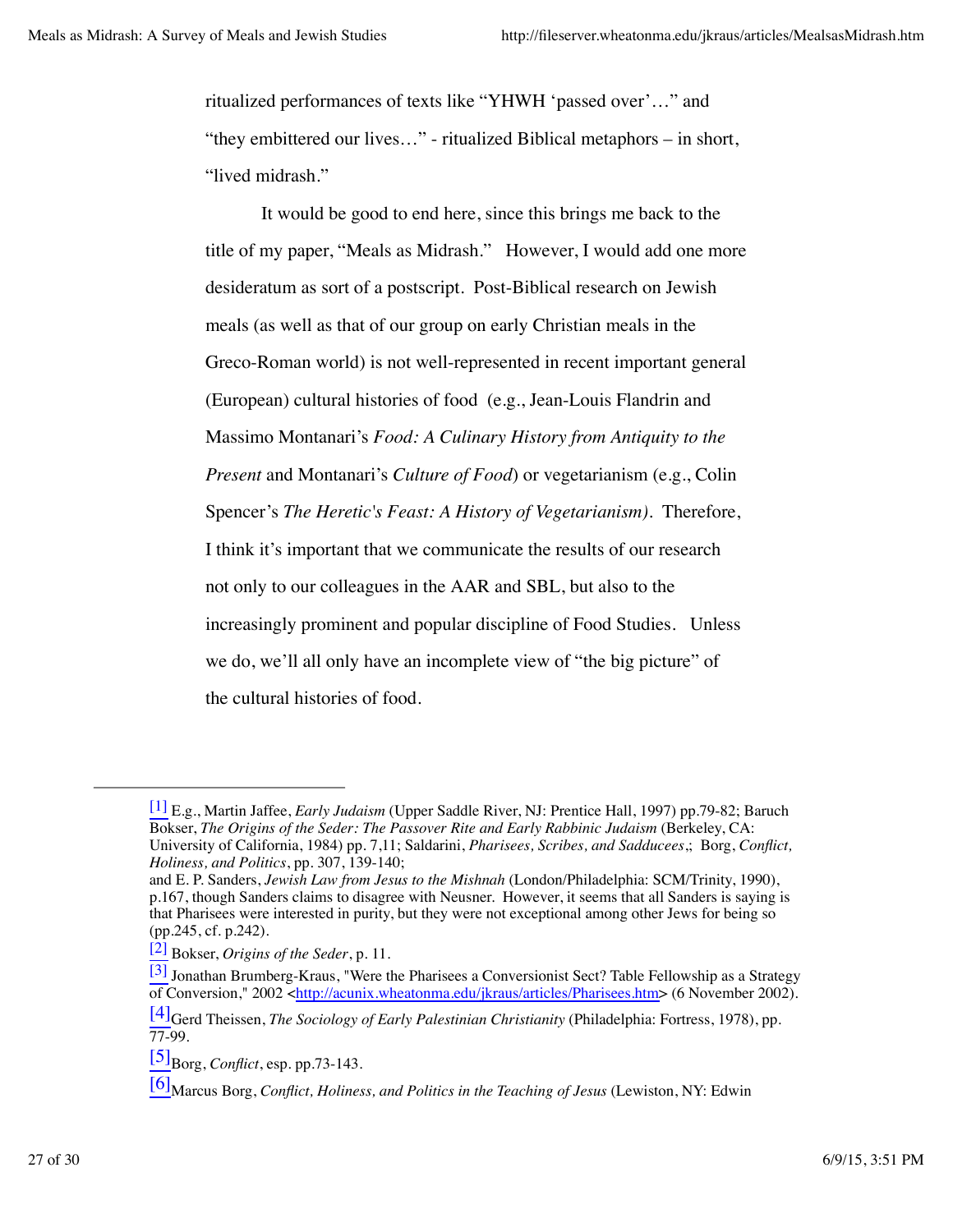Mellen, 1984), pp.93ff.

 $\frac{[7]}{[7]}$  Lieberman, J. Heineman, A. Oppenheimer.

[8] S. Lieberman, "The Discipline of the So-Called Dead Sea Manual of Discipline," *JBL* 71 (1952), pp. 199-206. Among the relevant texts are *M.Dem.* 2:2-3[but not R. Judah's description of a *haver* in 2:3]; 4:2; 6:9; *T.Dem.*2:15-24; 3:1-9; also *M.Tohar.*7:4; 8:5; *M.Git.*5:9.

[9] Joseph Heinemann, "Birkat Ha-Zimmun and Havurah Meals," *JJS* (1962), pp. 23-29. See*M. Ber.* 7:1, when three or more people (even a table server or a Samaritan) have eaten together "*demai*-produce, or First Tithe [*ma'aser rishon*] from which the Heave-offering [*terumato*] had been taken, or Second Tithe [*ma'aser sheni*] or dedicated produce [*hekdesh*] that had been redeemed," one of them is required to "invite [*le-zamen*]" the others to recite *Birkat ha-Zimmun*.

[10] J. Tabory, *Pesah Dorot: Perakim Be-toldot Layl Ha-Seder* (Tel Aviv: Hakibbutz Hameuchad, 1996)  $pp. -51.$ 

 $\frac{[11]}{[11]}$ I make a case for the identification in "Were the Pharisees a Conversionist Sect?" but Saldarini, *Pharisees, Scribes, and Sadducees*, pp.216-220 and S. Cohen, *From the Maccabees to the Mishnah*, p. 158, question it.

[12] B. Dombrowski, "'Yahad' in 1QS and 'to koinon': An Instance of Early Greek and Jewish Synthesis," *HTR* 59 (1966) 293-307. M. Delcor, "Repas Cultuéls Esséniens et Thérapeutes, Thiases et Haburoth," *RQ* 6 (1968) 401-425.

[13] Siegfried Stein, "The Influence of Symposium Literature on the Literary form of the *Pesah* Haggadah *JJS* 8 (1957) pp. 13-44.

[14] Henry A. Fischel, ed., *Essays In Greco-Roman And Related Talmudic Literature* (selected with a prolegomenon by [the editor]; New York: KTAV, 1976.

[15] Bokser, *Origins of the Seder,* pp.?; Tabory, *Pesah Dorot*, pp.367-77; and for his argument in English, see Joseph Tabory, "Towards a History of the Paschal Meal," in *Passover and Easter: Origin and History to Modern Times* (*Two Liturgical Traditions* v.5; ed. Paul Bradshaw and Lawrence Hoffman; Notre Dame, IN: Notre Dame, 1999) pp.62-80.

[16] Jonathan Brumberg-Kraus, *Memorable Meals* (forthcoming), pp. 10-13.

[17] Bokser, *Origins of the Seder*, pp. 12, 52-53.

[18] Bokser, *Origins of the Seder*, p. 12

[19] Jonathan Brumberg-Kraus, *Memorable Meals* (forthcoming), pp.12-13, 17.

[20] Jonathan Brumberg-Kraus, "'Not by Bread Alone...' Food and Drink in the Rabbinic Seder and in the Last Supper," special issue of *Semeia 86: Food and Drink in the Hebrew Bible and the New Testament* (ed. by Athalya Brenner and Jan Willem van Henten; 1999), 154-179 and *Memorable Meals: Symposia in Luke's Gospel, The Rabbinic Seder and the Greco-Roman Literary Tradition* (forthcoming).

[21] E.g., Stein, " The Influence of Symposium Literature," (even though he says that he's examining the Passover Haggadah as an example of the genre of symposium literature); Gordon J. Bahr, "The Seder of Passover." *NovT* 12 (1970), pp. 181-202; and Gillian Feeley-Harnik, *The Lord's Table: Eucharist and Passover in Early Christianity*. Philadelphia: University of Pennsylvania, 1981.

[22] Brumberg-Kraus, *Memorable Meals*, pp. 70-110.

[23] Brumberg-Kraus, *Memorable Meals*, pp. 109-110.

[24] Tabory, "Towards a History of the Paschal Meal," pp.65-69.

[25] Brumberg-Kraus, *Memorable Meals*, pp. 45-46.

[26] See especially B.Bokser, Philo's *Description of Jewish Practices*. (Center for Hermeneutical Studies in Hellenistic and Modern Culture; *Protocol of the Thirtieth Colloquy*; Berkeley, CA, 1977); *Origins of the Seder*, pp. 4-8, 14-28.

[27] See Elisabeth Schussler Fiorenza, "Cultic Language in Qumran and the New Testament," *CBQ* 18  $(1976)$  pp. 159-177;

 $[28]$  E.g., Baruch Bokser, "Ma'al and Blessings over Food: Rabbinic Transformations of Cultic Terminology and Alternative Forms of Piety, " *JBL* 100 (1981) pp. 557-574; Jonathan Brumberg-Kraus, "Meat-eating and Jewish Identity: Ritualization of the Priestly 'Torah of Beast and Fowl' [Lev. 11:46] in Rabbinic Judaism and in Medieval Kabbalah," *Association for Jewish Studies Review*, 24/2 (1999), 227-262.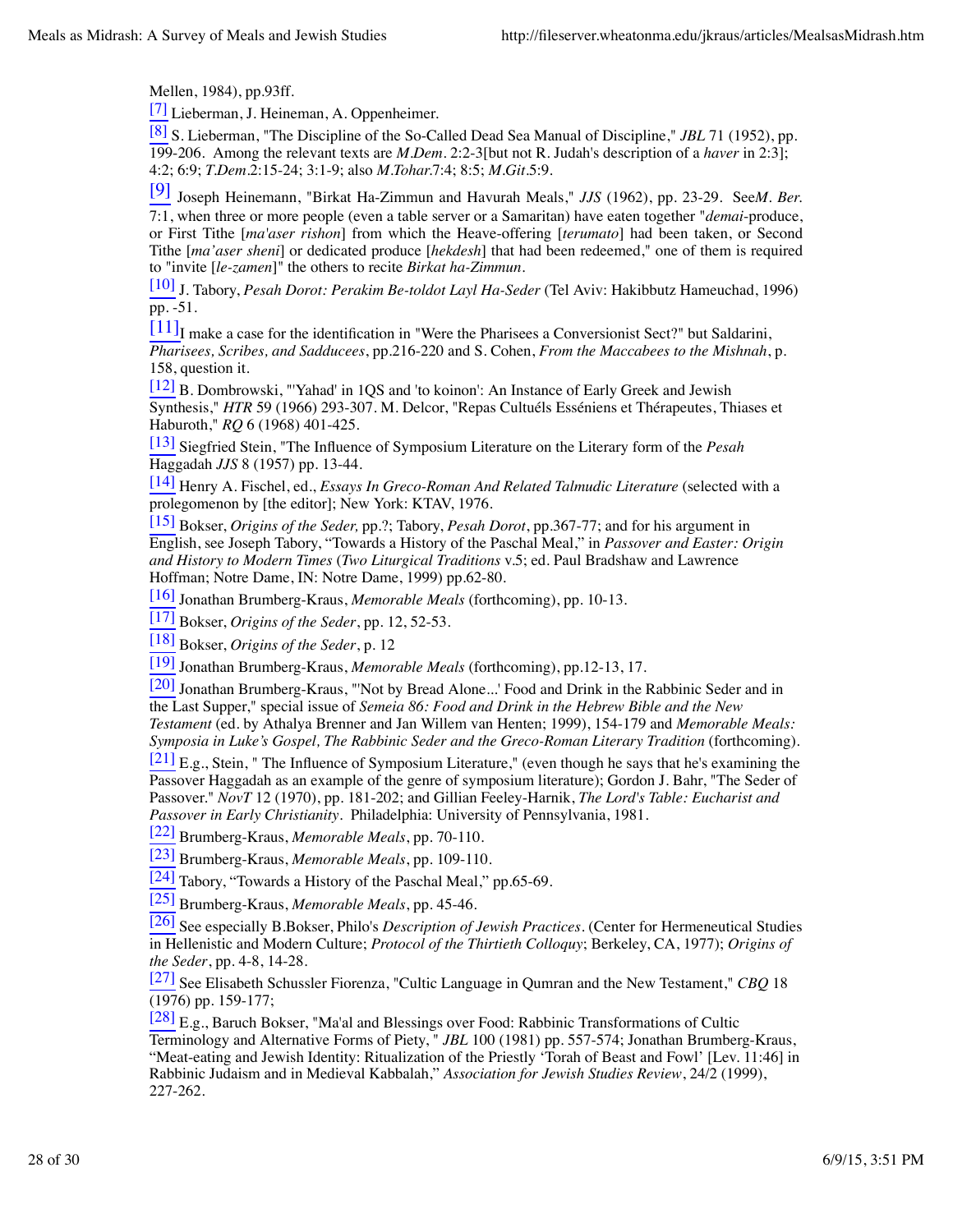$[29]$  B.Menahot 110.

[30] Jaffee, "Rabbinic Ontology," 6.

[31] Stanley Stowers pointed out the relevance of this distinction when I made this point in a paper for the Brown University Seminar on Mediterranean Religions in Antiquity. For a clear exposition of "honor/shame" theory and its applicability to first century Judaism, see Bruce Malina, *The New Testament World: Insights From Cultural Anthropology*, rev. ed, Louisville, KY: Westminster/John Knox, 1993, 28-62, esp. 33-34.

[32] Brumberg-Kraus, "Meat-Eating and Jewish Identity," p.249-50.

[33] Brumberg-Kraus, "Meat-Eating and Jewish Identity," p. 257.

[34] Brumberg-Kraus, "Meat-Eating and Jewish Identity," pp. 227-262.

[35] See especially Joel Hecker, "Eating Gestures And The Ritualized Body In Medieval Jewish Mysticism," *History of Religions* 40/2 (2000) pp. 125-152; *Each Man Ate an Angel's Meal: Eating and Embodiment in the Zohar*, Dissertation, New York University, Ann Arbor, MI: UMI, 1996.

[36] Brumberg-Kraus, "Meat-Eating and Jewish Identity," p.256-257.

[37] Brumberg-Kraus, "Were the Pharisees a Conversionist Sect?" p.20.

[38] 1 *QS* 6:3-7; 1 *QSa* 2:17-18. See Brumberg-Kraus, "Were the Pharisees a Conversionist Sect?" p.20 n70.

[39] I Cor 11:26.

[40] Neusner, *From Politic to Piety*, p.89.

 $\boxed{41}$  As I've argued elsewhere ("Were the Pharisees a Conversionist Sect?" p. 20):

The religious function of many rabbinic blessings, and *Birkat ha-Zimmun* in particular, is to invoke the presence of God for otherwise ordinary human activities: eating, smelling, seeing, recovery from sickness, marriage, etc. Blessings that allude to what God created in the beginning ("...who creates the fruit of the vine") or how God sits on his throne in heaven with his heavenly entourage put the natural human activities of convivial eating and drinking in a supernatural, mythic context. Blessings are abbreviated myths, ritual shorthand to evoke the longer Biblical myths of creation, revelation, and redemption -- of the past, present, and future kingdom of God.

[42] B. Bokser, "Ritualizing the Seder," *JAAR* 56 (1988) p.445; cf. J. Z. Smith, "The Bare Facts of Ritual," *HR* 20 (1980) pp. 113-115; Brumberg-Kraus, "'Not by Bread Alone...' Food and Drink in the Rabbinic Seder and in the Last Supper," special issue of *Semeia 86: Food and Drink in the Hebrew Bible and the New Testament* (ed. by Athalya Brenner and Jan Willem van Henten; 1999) p.169.

[43] Zeev Gries, *Sifrut ha-hanhagot: toldoteha u-mekomah be-haye haside R.Yisra'el Ba`al Shem-Tov* (Tel Aviv: Mosad Bialik, 1989) pp.18-22.

[44] Gries, *Sifrut ha-hanhagot*, pp. 21-22.

[45] R. Bahya ben Asher, *Shulhan Shel Arba*, (ed. C. Chavel; Chapter 1) p. 474; Jonathan Brumberg-Kraus, "The Ritualization of Scripture in Rabbenu Bahya ben Asher's Eating Manual *Shulhan Shel Arba',"* (forthcoming) p.3.

 $\frac{[46]}{[46]}$  Brumberg-Kraus, "The Ritualization of Scripture," p.3.

 $\overline{[47]}$  Brumberg-Kraus, "The Ritualization of Scripture," pp.4-5.

[48] R. Bahya b. Asher, *Shulhan Shel Arba*, pp. 492-3; Brumberg-Kraus, "The Ritualization of Scripture," p.10.

<sup>[49]</sup> Ivan Marcus uses the term "ritualization of metaphors" to interpret medieval Northern European Jewish eating rituals in his book, *The Rituals of Childhood* (New Haven: Yale University Press, 1996) cf. esp. 5-7.

[50] Mary Douglas, "The Abominations of Leviticus," *Purity and Danger* (London: Routledge and Kegan Paul, 1966); "Deciphering a Meal," in *Food and Culture: A Reader* (edited by Carole Counihan and Penny Van Esterik; New York, NY: Routledge, 1997) pp. 36-54.

[51] Baruch A. Levine, "Excursus 2: The Meaning of the Dietary Laws," *The JPS Torah Commentary: Leviticus* (Philadelphia/New York/Jerusalem: Jewish Publication Society, 1989) p.244.

[52] Jacob Milgrom, *Leviticus 1-16* (The Anchor Bible; New York, et al.: Doubleday, 1991) p.726.

[53] Milgrom, *Leviticus*, p.713.

[54] Gillian Feeley-Harnik, *The Lord's Table: Eucharist and Passover in Early Christianity*